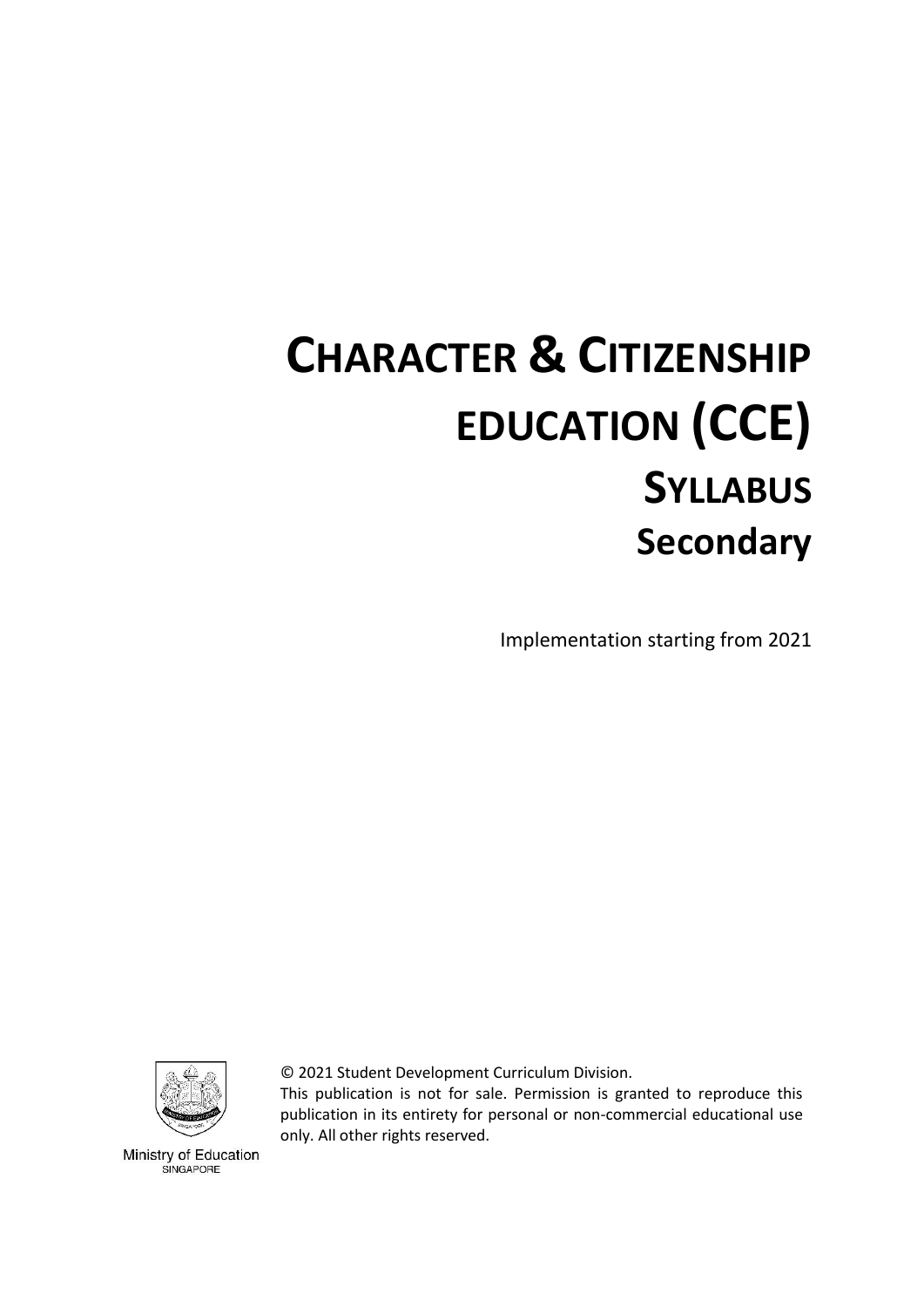# **CONTENTS**

| 1. | PHILOSOPHY OF CHARACTER AND CITIZENSHIP EDUCATION (CCE) | Page<br>3 |
|----|---------------------------------------------------------|-----------|
| 2. | <b>CCE 2021 CURRICULUM FRAME</b>                        |           |
|    | The 21CC Framework and CCE 2021                         | 6         |
|    | <b>Guiding Principles</b><br>$\bullet$                  | 7         |
|    | <b>CCE Goals and Curriculum Content</b>                 | 8         |
|    | <b>Enactment of CCE</b>                                 | 14        |
|    | A Caring and Enabling School Environment                | 16        |
|    | <b>Curriculum Time</b>                                  | 19        |
| 3. | <b>PEDAGOGY AND ASSESSMENT</b>                          |           |
|    | Principles for Effective Pedagogical Practices<br>٠     | 21        |
|    | <b>CCE Pedagogical Approaches</b>                       | 22        |
|    | Assessment Processes in CCE                             | 24        |
| 4. | <b>CCE SYLLABUS CONTENT</b>                             |           |
|    | <b>Overview of CCE Themes</b>                           | 26        |
| 5. | <b>APPENDICES</b>                                       |           |
|    | Appendix A: References                                  | 33        |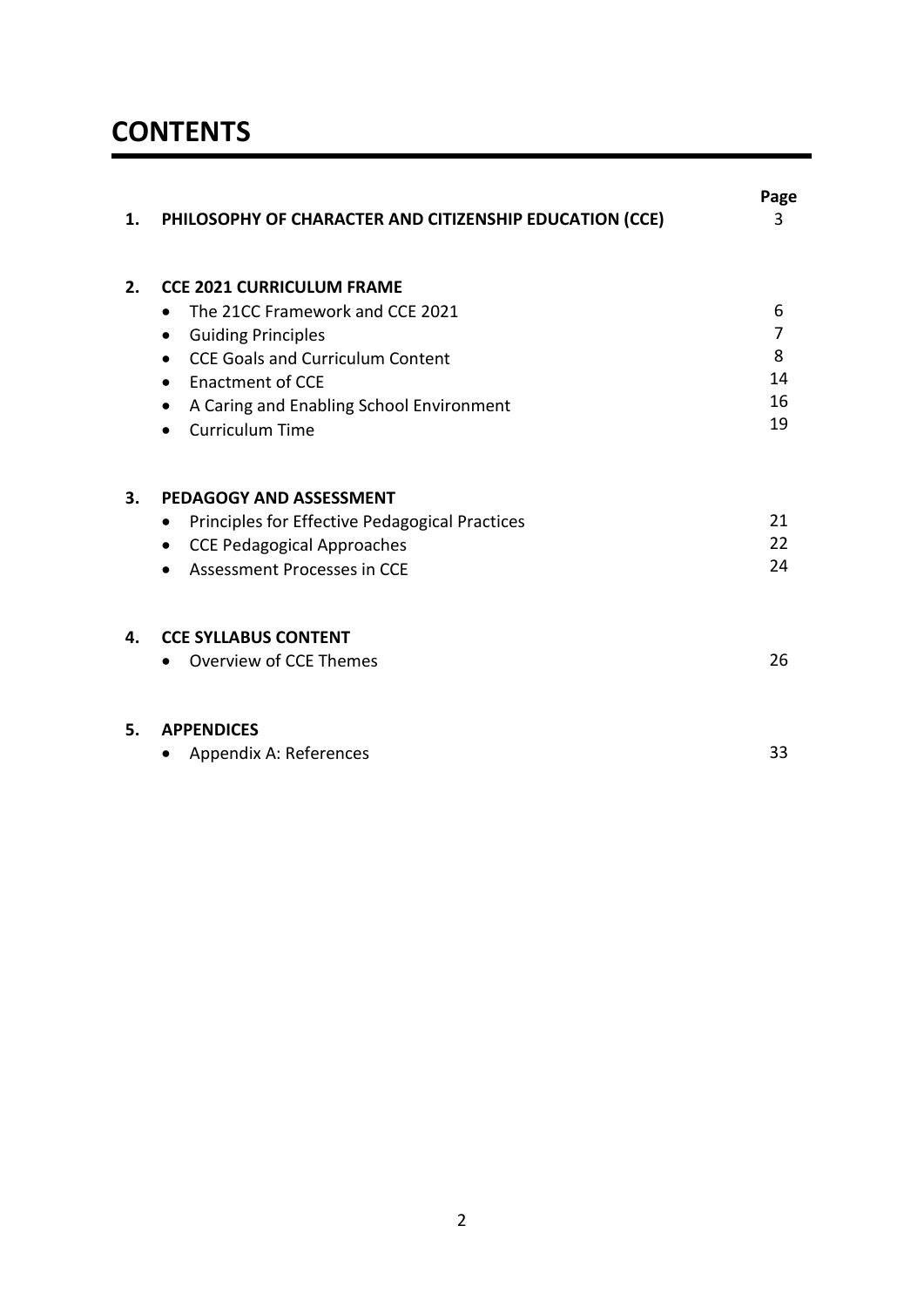# **SECTION 1: PHILOSOPHY OF CHARACTER AND CITIZENSHIP EDUCATION (CCE)**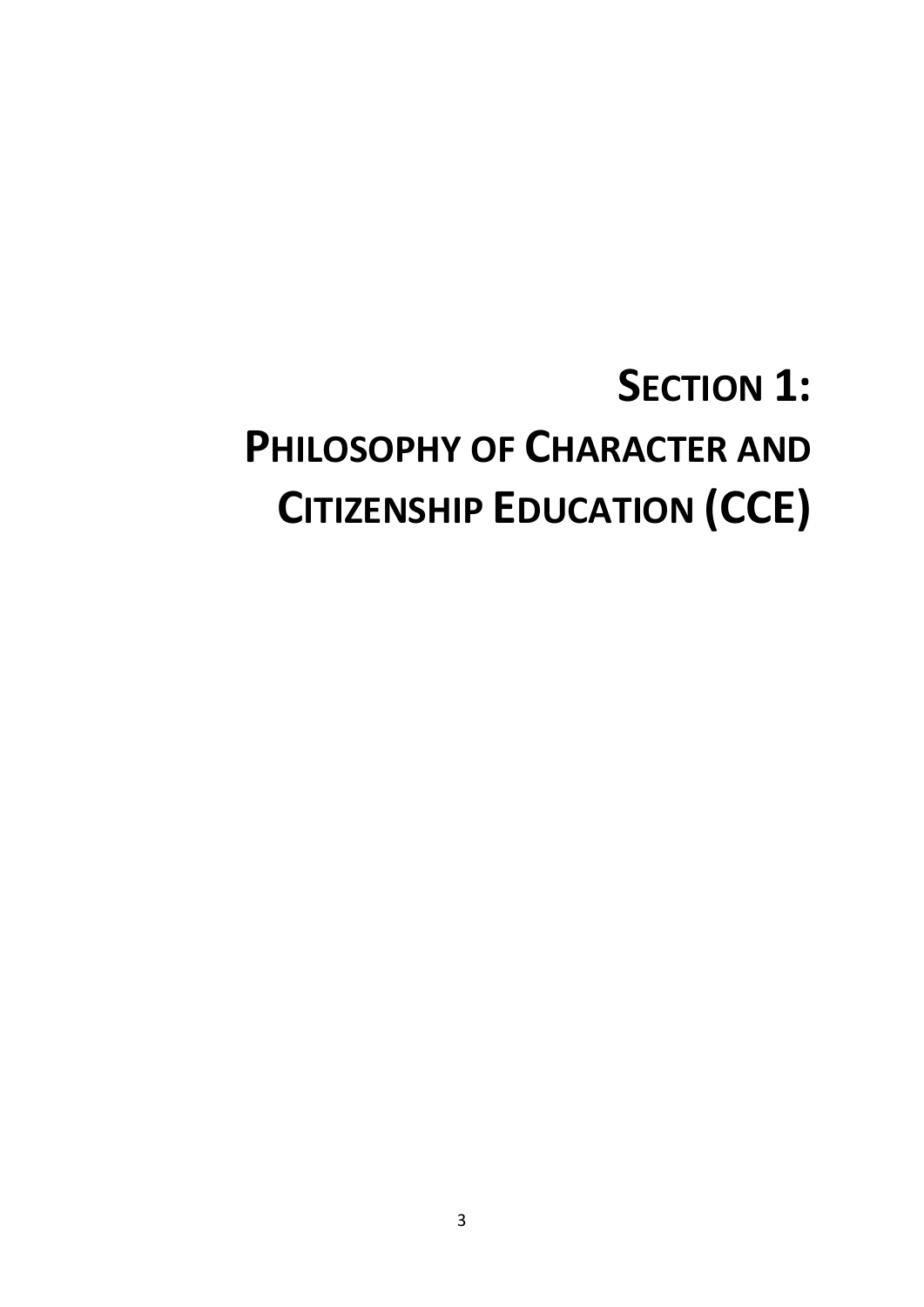# **1. PHILOSOPHY OF CHARACTER AND CITIZENSHIP EDUCATION (CCE)**

Character and Citizenship Education (CCE), including National Education (NE), and Social and Emotional Learning (SEL), are integral to the holistic development of our students, leading to positive life outcomes. CCE 2021 provides an integrated approach to addressing our students' development of values, character, social-emotional well-being, and citizenship dispositions in a coherent and holistic way.

The following philosophical foundations are fundamental to the broad approach towards the design and enactment of CCE 2021, in alignment with the *Singapore Curriculum Philosophy*.

# *The Individual*

- Every child has the potential to flourish and live fulfilling lives as individuals, family members, friends, community members, and citizens of Singapore and the world.
- We can consciously build our character, and who we choose to be, as we engage and interact with one another and the environment around us, and as we encounter life's ups and downs.
- Every context and experience of life, whether planned or unplanned, holds immense possibility for developing our character and citizenship competencies and dispositions.
- The key to living a fulfilling life is to develop a sense of purpose, knowing we can have a positive impact on others, or do something constructive to contribute to society.

#### *The School*

- Schools serve a critical function as they provide rich learning platforms and opportunities for students to be equipped with the knowledge, moral and civic values, skills and dispositions to understand who they are and who they can become. Through a variety of learning activities within and beyond the classroom, students experience being part of something larger than themselves and become cognizant of their roles and responsibilities in their families, communities, the nation, and beyond.
- School leaders, key personnel, and teachers play a key role in CCE. Their conviction and commitment to be role models influence the effectiveness of school efforts for the development of character, social-emotional well-being, and citizenship dispositions in our students.
- Teachers have direct influence over their students and need to be reflective practitioners. Using developmentally appropriate, process-based pedagogies, they need to be able to facilitate their students' learning, practice and internalisation of moral and civic values, and social-emotional competencies.

#### *School-Family-Community Partnership*

• It takes a village to raise a child. Schools partner with families and the broader community in the upbringing and education of our children to grow in character, and play an active role in society, the nation, and beyond.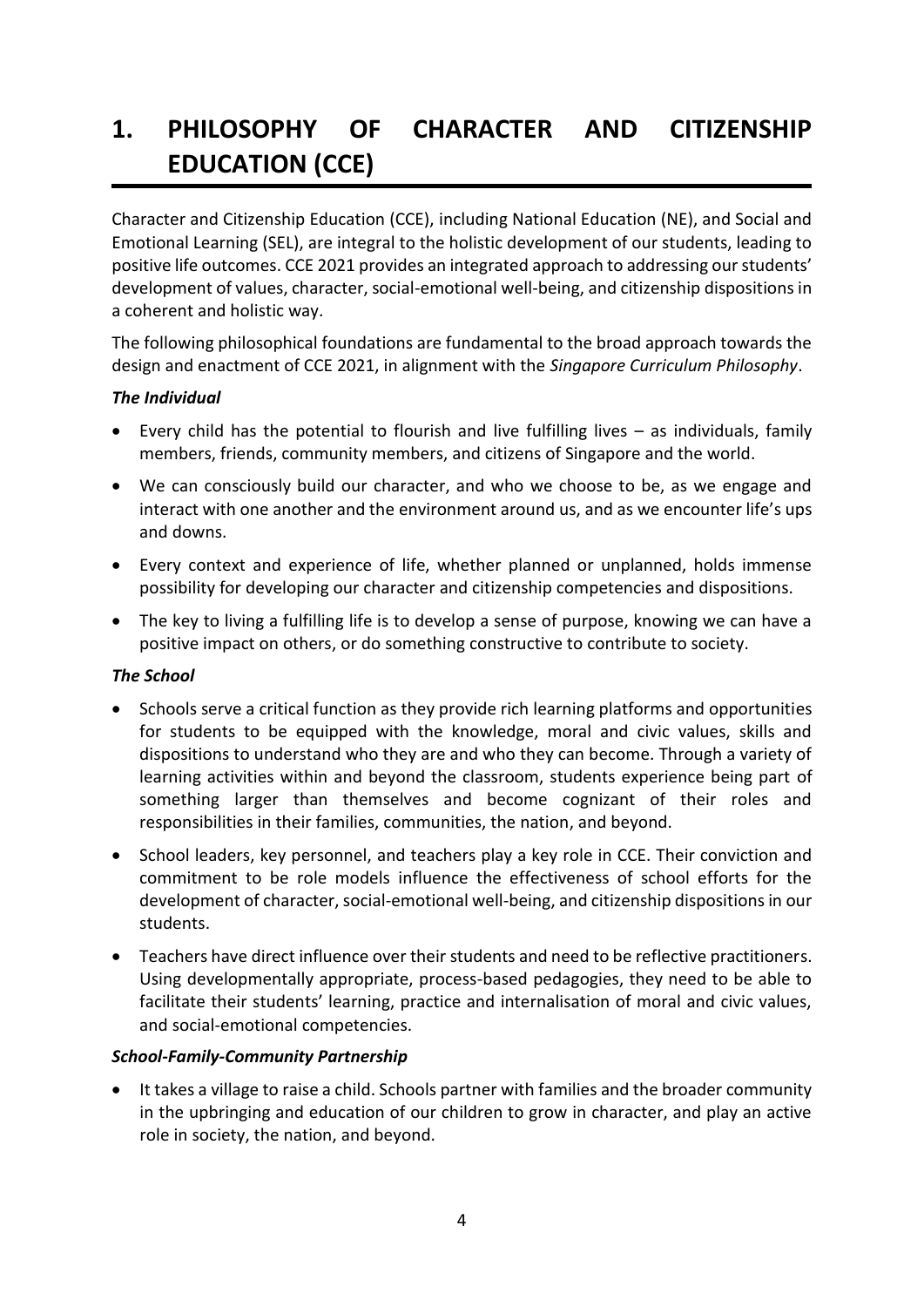# **SECTION 2: CCE 2021 CURRICULUM FRAME**

The 21CC Framework and CCE 2021 Guiding Principles CCE Goals and Curriculum Content Enactment of CCE A Caring and Enabling School Environment Curriculum Time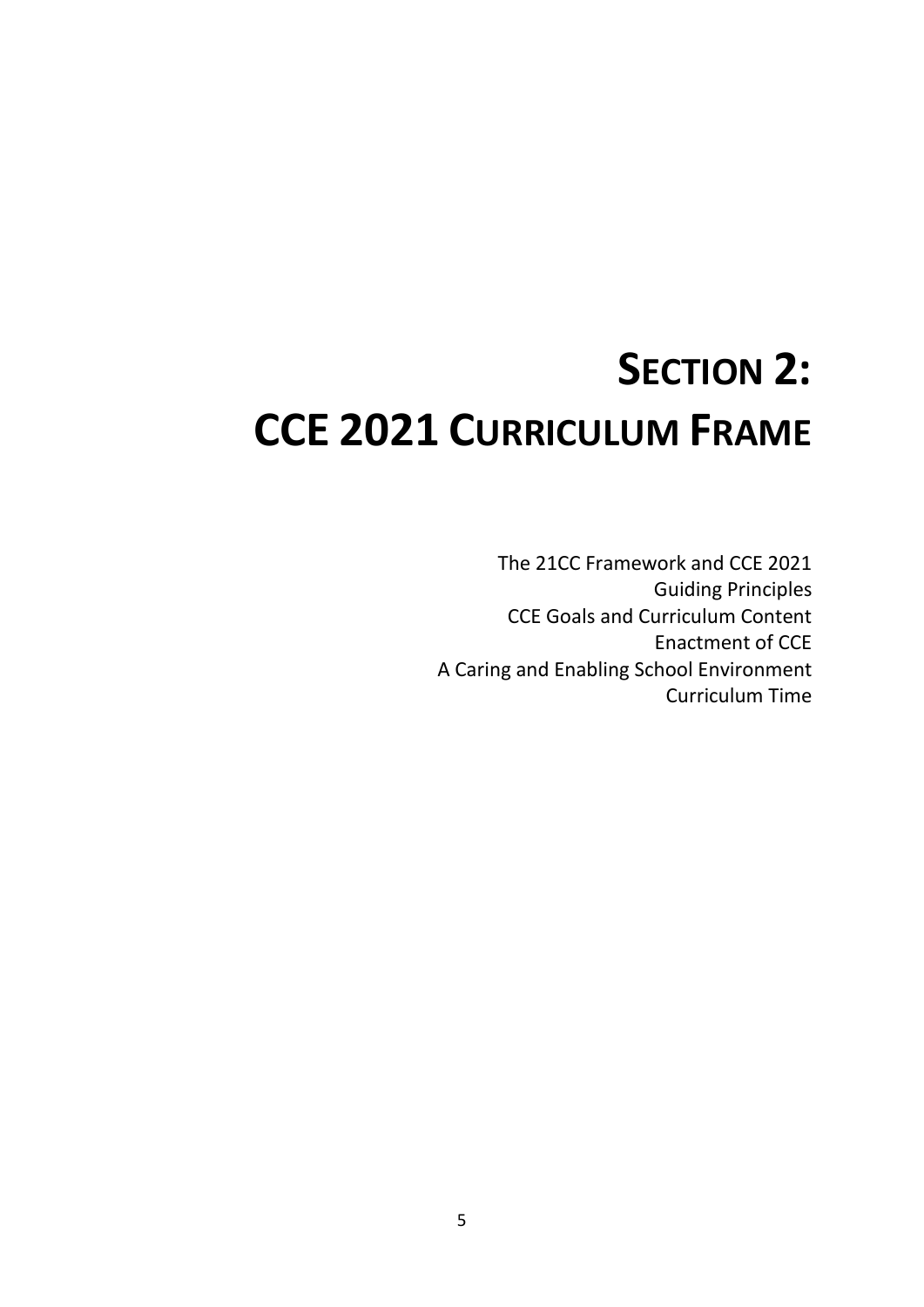# **2. CCE 2021 CURRICULUM FRAME**

# **I. The 21CC Framework and CCE 2021**

The CCE 2021 Curriculum Frame takes reference from the existing Framework for 21st Century Competencies and Student Outcomes and aims to enhance clarity on how the core values are linked to the social-emotional competencies, and how they are internalised and lived out by our students. This relationship is illustrated in **Figure 1**.



**Figure 1: Relationship between 21CC Framework and CCE 2021**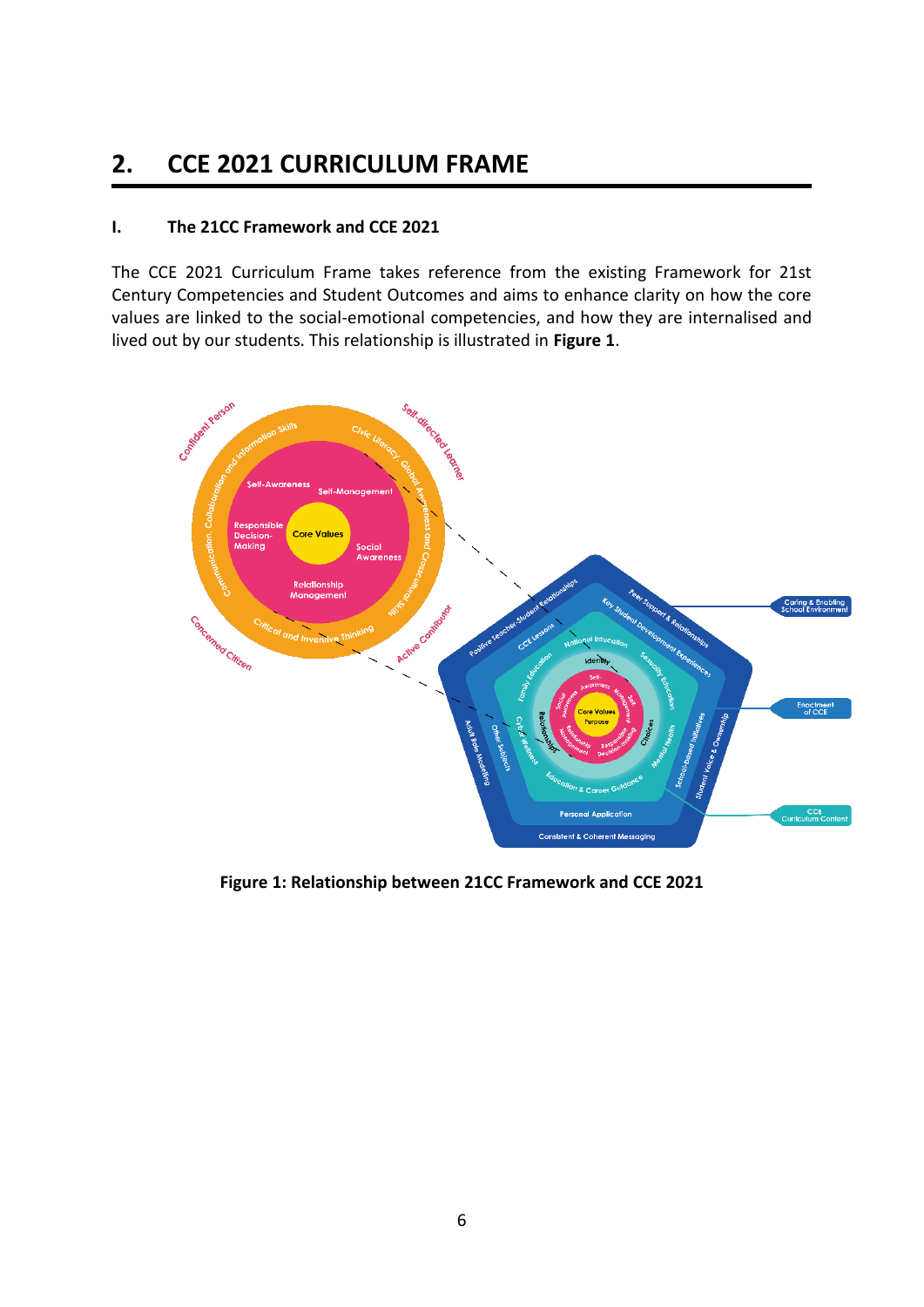## **II. Guiding Principles**

Three key guiding principles undergird the design and enactment of the CCE 2021 Curriculum Frame:

## **1.** *Student-centricity*

We place students at the heart of all our efforts in CCE, catering to their developmental needs and their social-emotional well-being, as we nurture their character growth and help to socialise them into morally upright individuals, and responsible and active citizens. The essence of student-centricity is to seek to understand students' needs and interests when designing learning experiences, focusing on student engagement and voice. In this way, we empower them to derive personal meaning from their learning experiences. We also focus on understanding the purpose and impact of what we do for our students, and regularly take stock of our efforts. We continue and strengthen the approaches that are effective, and modify or discard those that are not.

## **2.** *Intentionality*

We design and carry out programmes and learning experiences within and outside the classroom with intentionality, and do not leave learning to chance. This means that we articulate with clarity the intended learning outcomes that develop the desired values, social-emotional competencies, and citizenship dispositions in our students, and purposefully apply pedagogical approaches, and design learning experiences that are developmentally appropriate, engage students cognitively and affectively, and have an impact on their learning.

#### **3.** *Coherence*

CCE cannot be perceived in a silo or taught as a subject. Instead, the educational experience that we provide in our schools for our students needs to facilitate the development of character and citizenship dispositions, and social-emotional well-being, in a coherent way across the total curriculum. As such, important aspects of CCE, such as National Education (NE), Sexuality Education (SEd), Mental Health (MH), Education and Career Guidance (ECG), Cyber Wellness (CW), and Family Education (FE), are integrated within a school-wide approach. This is essential for students to internalise the necessary values, attitudes, and competencies to become self-directed learners, confident people, active contributors, and concerned citizens, which are the desired outcomes of education.

Effective CCE implementation also requires conviction and dedicated support from school leaders, all key personnel, teachers, and other staff. For this reason, there is a need to establish and internalise a shared vision and purpose for CCE through a process of dialogue and meaning-making. We need to build and use a common language to communicate and reinforce consistent messages on what it takes to foster dispositions of character and citizenship and apply social-emotional competencies in the process.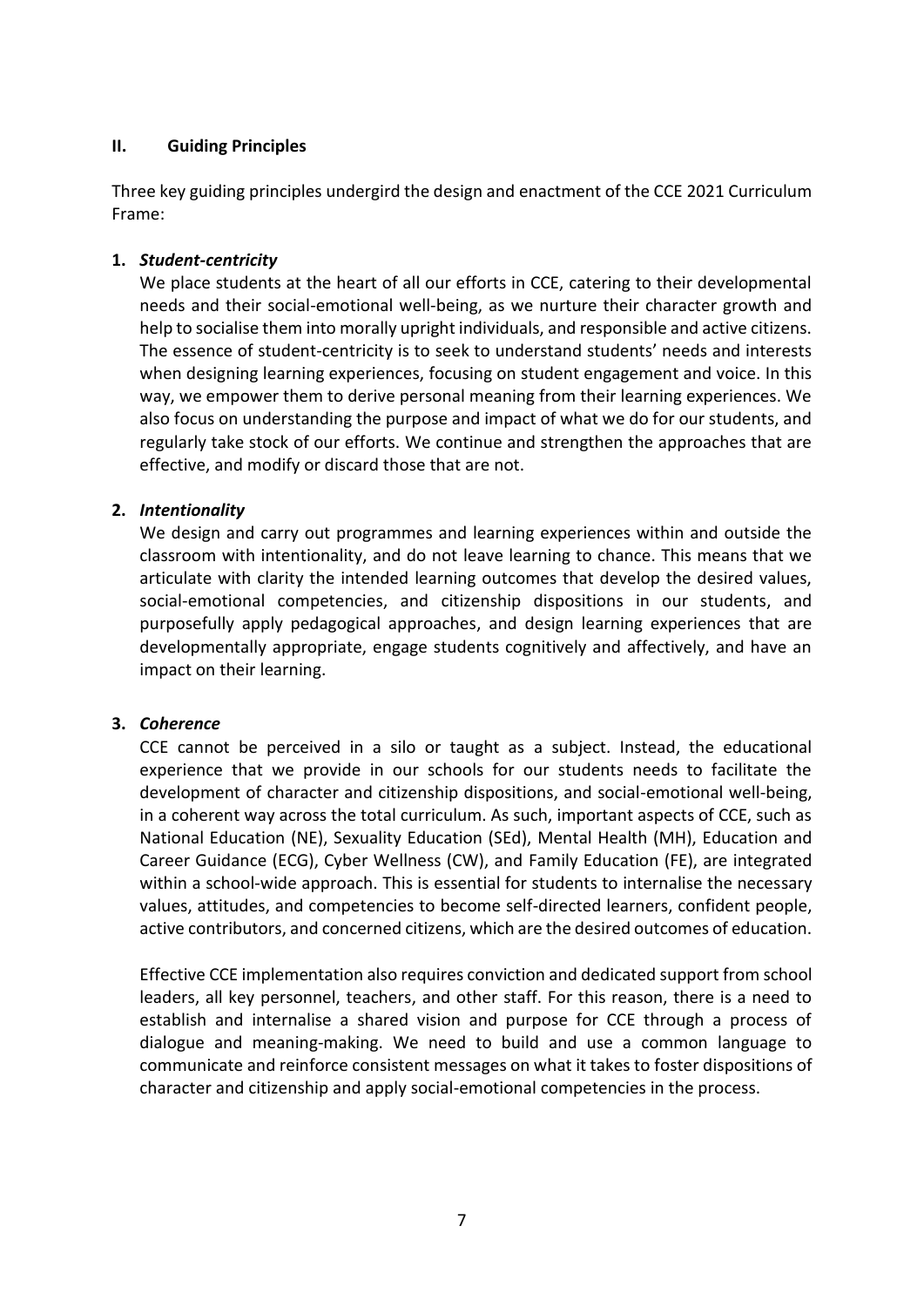#### **III. CCE Goals and Curriculum Content**

#### *Goals*

CCE 2021 aims to develop in our students:

- **a) Good character:** Have a sound moral compass, a strong sense of right and wrong, think critically and ethically, be discerning in judgment, take responsibility for choices and actions, be caring towards others and strive for excellence;
- **b) Resilience and social-emotional well-being:** Have a balanced sense of self, form healthy relationships, be resilient when faced with challenges, find meaning in life, and have a sense of gratitude and appreciation;
- **c) Future readiness:** Have a sense of purpose in life, develop the dispositions of adaptability and lifelong learning so as to be able to navigate education and career pathways purposefully and take on the challenges of the future, including the world of work; and
- **d)** Active citizenship: Develop a strong national identity based on a sense of belonging to the nation, a sense of hope in themselves and the future, an awareness of the reality of Singapore's vulnerabilities and constraints, and the will to act on improving the lives of others, and building a future for our nation.

**Figure 2** depicts the CCE 2021 Curriculum Frame.



**Figure 2: The CCE 2021 Curriculum Frame**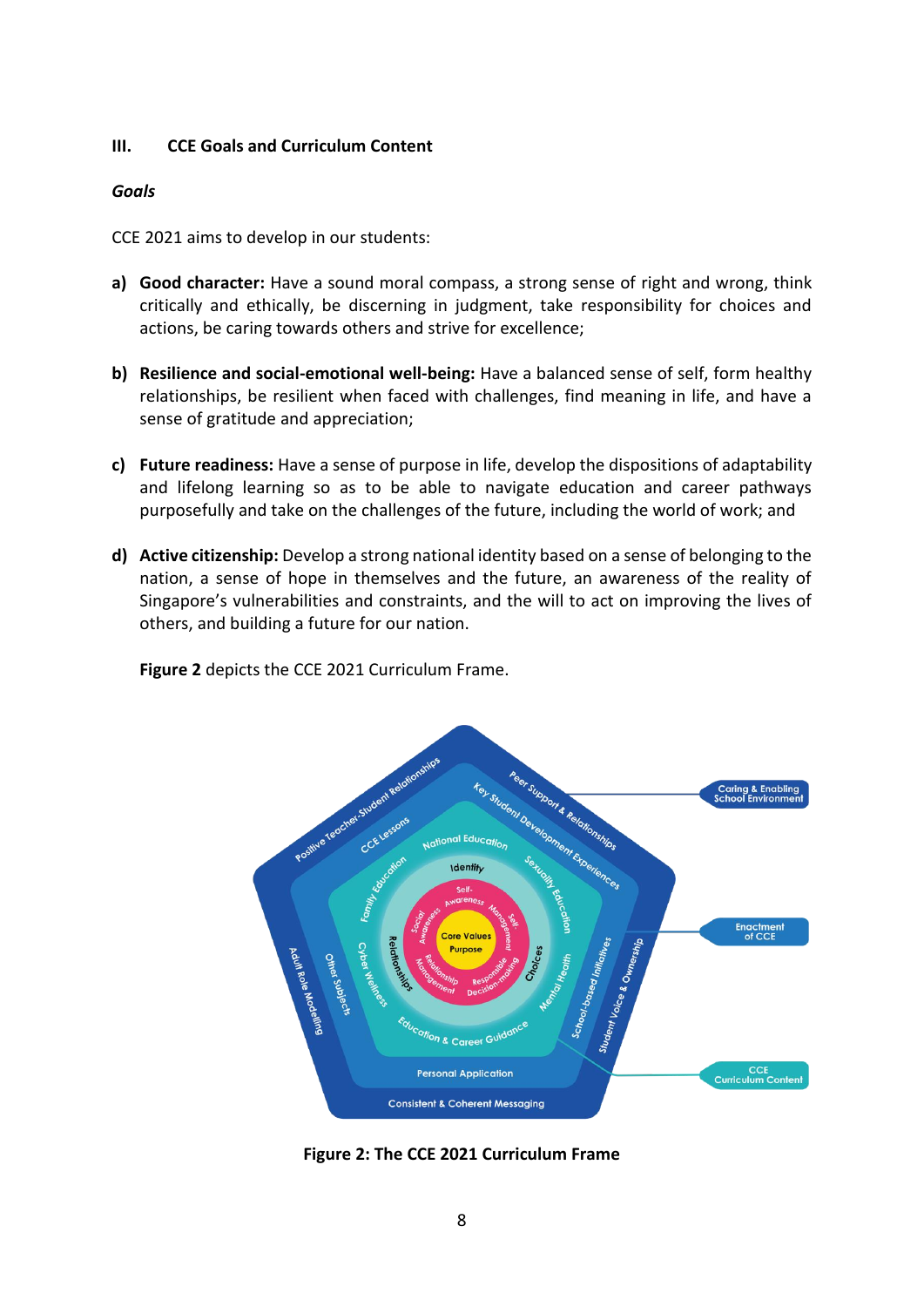#### *CCE Curriculum Content*



**Figure 3: CCE Curriculum Content**

The curriculum content of CCE is based on the three big ideas of Identity, Relationships, and Choices, and comprises the teaching and learning of core values and social-emotional competencies with a focus on developing a sense of purpose in our students. This is shown in **Figure 3**. The following sections elaborate on these ideas:

#### **a) Core values and purpose**

Values are at the core of one's character. Our personal values are those principles and beliefs which guide our behaviour in the private and public sphere. At the broader societal level, they are those enduring shared beliefs about "what is worthwhile, ideals for which people strive for, and broad standards by which particular practices are judged to be good, right, desirable, or worthy of respect"<sup>1</sup>.

Our core values include respect, responsibility, resilience, integrity, care, and harmony, which are the foundation of our shared societal and national values. The schooling environment creates learning opportunities that draw out and develop our students' personal character strengths, nurture in them our shared societal and national values, and equip them with civic values – such as appreciation of diversity, cultural sensitivity, empathy towards others, respect for others' perspectives, and a commitment to the common good – which are crucial for functioning of society.

In addition to values, there is a need to emphasise a sense of purpose. Finding a sense of purpose gives our life meaning. It is about discovering how one's values, strengths,

<sup>1</sup> Halstead, J.M., & Taylor, M.J. (1996). Values and values education in schools. In J.M. Halstead & M.J. Taylor (Eds.), *Values in Education and Education in Values*. London: Falmer Press.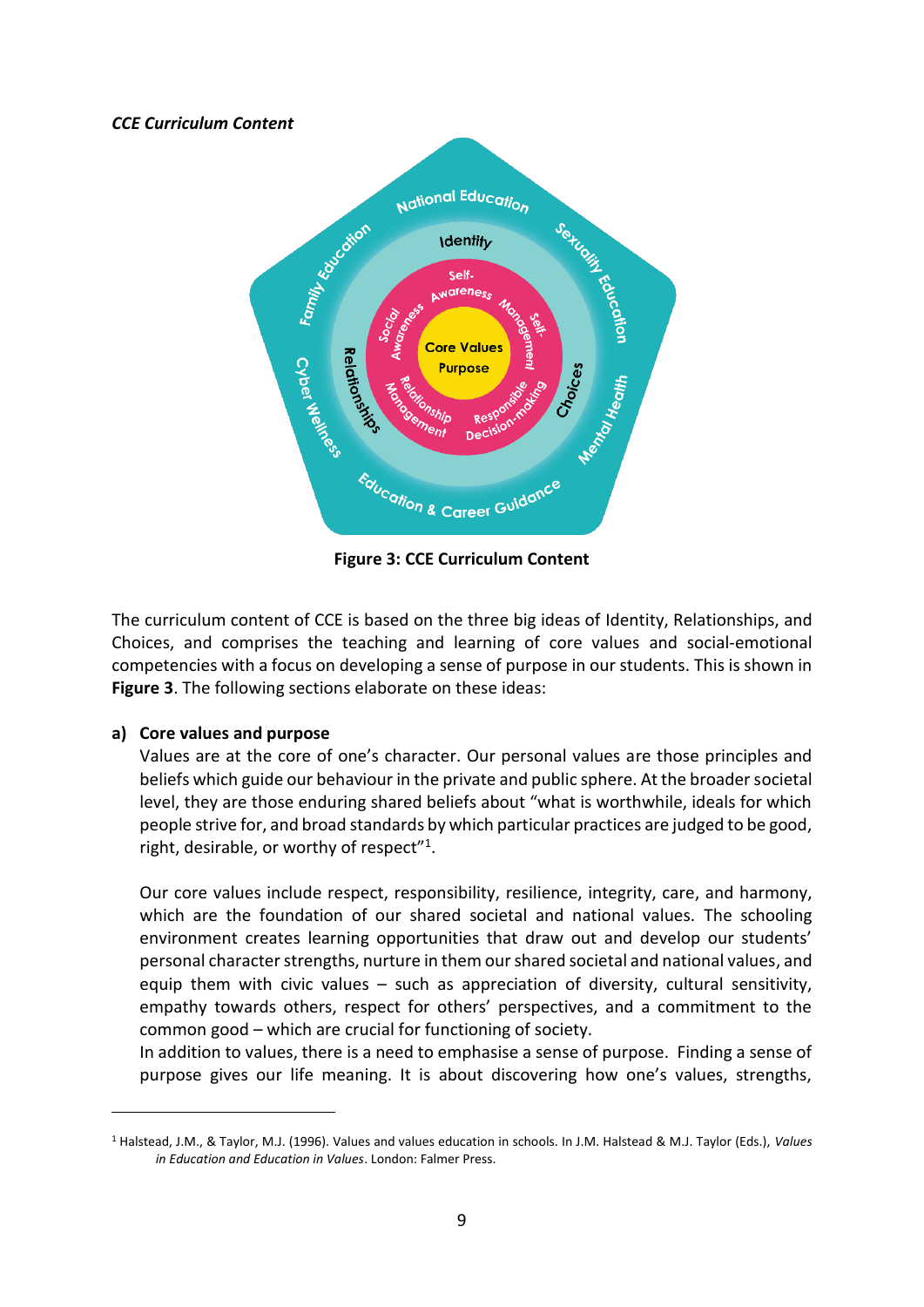talents, and interests can be meaningfully applied so that one feels a sense of personal significance within one's sphere of influence and beyond. Students may know and understand values, be able to articulate what they look like in practice, and have the competence to apply them; but they may not have the motivation to act on them when the situation calls for it. Integrating a sense of purpose into one's identity is a vital part of the internalisation of values for character development and transformation<sup>2</sup>. With a sense of purpose, an individual is more likely to live out the core values that make up the foundation of his/her character, and meaningfully apply the social-emotional competencies learnt.

#### **b) Social-emotional competencies**

Social-emotional competencies enable us to examine and understand our own thoughts and emotions, develop a sense of responsibility and concern for others, and act for the good of self, others, and the society. When we apply these competencies, we live out our values and grow our character.

- The competencies related to developing **self-awareness** allow us to understand our emotions, thoughts, values, personal goals, and mind-sets, which enable us to construct an understanding of who we are.
- The competencies related to **social awareness** enable us to develop cognitive and emotional empathy, understand the perspectives of people with different backgrounds or cultures, and to become more sensitive to the social environment and the needs of others.
- The competencies for **self-management** enable us to self-regulate our emotions, thoughts and behaviours, to achieve personal well-being, to demonstrate pro-social behaviours, and to choose to be our best selves.
- The competencies for **relationship management** enable us to build and maintain positive relationships with others in accordance to social norms and culture. We also develop empathy through practising perspective-taking, and understanding the impact and consequences of our actions on others.
- **Responsible decision-making** enables us to apply moral reasoning and sound valuesbased judgements in the choices we make.

These competencies can be taught, demonstrated, and applied through explicit instruction, planned authentic learning experiences, as well as teachable moments. For sustainable lifelong character development, these competencies must be taught, learnt, and applied within the broader context of values learning so that students understand the purpose and meaningfulness of acquiring these competencies.

<sup>2</sup> Aquino, K., & Reed, A. (2002). The self-importance of moral identity. *Journal of Personality and Social Psychology*, *83*(6), pp. 1423-1440.

Damon, W., Menon, J., & Bronk, K. C. (2003). The Development of Purpose During Adolescence. *Applied Developmental Science*, *7*(3), pp. 119–128.

Hardy, S.A., & Carlo, G. (2011). Moral Identity: What Is It, How Does It Develop, and Is It Linked to Moral Action? *Child Development Perspectives*, *5*(3), pp. 212–218.

Jennings, P. L., Mitchell, M.S., & Hannah, S.T. (2015). The moral self: A review and integration of the literature. *Journal of Organisational Behaviour*, *36*(S1), pp. 104-168.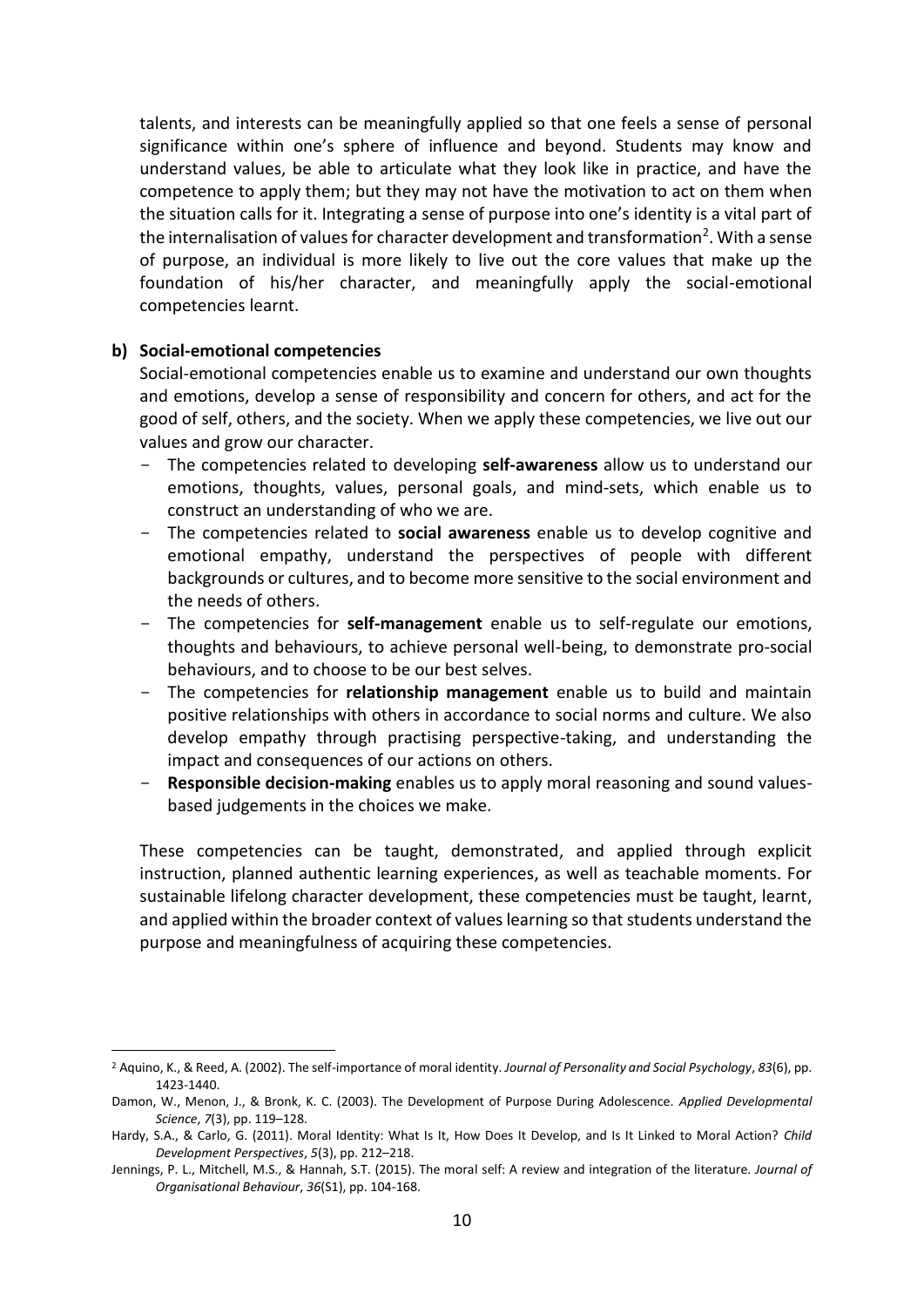## **c) The 3 big ideas: Conceptual core of CCE**

### *(i) Identity*

Identity, which is a complex and multi-faceted construct in developmental psychology, is at the core of the process of human psychosocial development. It is described by the fundamental question, "Who am I?". This is a person's subjective experience of who he or she is, largely influenced by his or her interaction with the social environment<sup>3</sup>. Identity is also about how a person sees himself/herself as belonging to a social group characterised by different features such as ethnicity, religion, profession, nationality, etc.

The question "Who am I?" prompts reflection on one's self-identity and self-concept. The questions "Who do I want to be?" and "What does my best self look like?" aim to empower individuals to shape their identity and self-concept positively with a sense of purpose and awareness of their personal significance in the world around them. One's purpose needs to be not only meaningful to oneself, but also positively impacts the world beyond oneself<sup>4</sup>.

# *(ii) Relationships*

Humans are social beings. An individual's social context, relationships, and social interactions play a significant role in shaping his/her identity. In educational settings, the nature and quality of relationships within the classroom and beyond have the potential to not only influence the students' personal and social identity, but also their civic and national identity. Flanagan highlights that the school is a "mediating institution" of students' experiences of the socio-political system of a nation<sup>5</sup>.

Accordingly, the development of character strengths and potential of individuals must be balanced with considerations of the broader social, cultural, national, and global contexts within which the individual lives and flourishes. Furthermore, their understanding of their role as citizens is internalised through cultural transmission along with a social, collaborative process of meaning-making. This is especially so during the adolescent years. It is also important for all students to feel a sense of belonging and social trust, and an understanding of the common good, established through relationships and a sense of community.

The big idea of "Relationships" is guided by the question, "How do I relate to myself, others and the world around me?". This question intends to prompt self-reflection and reflection on the individual's interaction with the environment around him/her. This idea also signifies the importance of intentionally building a positive school culture, and establishing strong teacher-student relationships, student-student relationships, and peer support networks. This is so that students can experience a sense of belonging to the school community and develop resilience in the face of adversity. Students must also learn how to be inclusive and relate well to those who are different from them.

<sup>3</sup> Erikson, E. (1959). *Identity and the Life Cycle*. New York & London: W.W. Norton & Company.

<sup>4</sup> Damon, W., Menon, J., & Bronk, K. C. (2003). The Development of Purpose During Adolescence. *Applied Developmental Science*, *7*(3), pp. 119–128.

<sup>5</sup> Flanagan, C.A. (2013). *Teenage citizens: The political theories of the young*. Cambridge, Massachusetts and London, England: Harvard University Press, p.18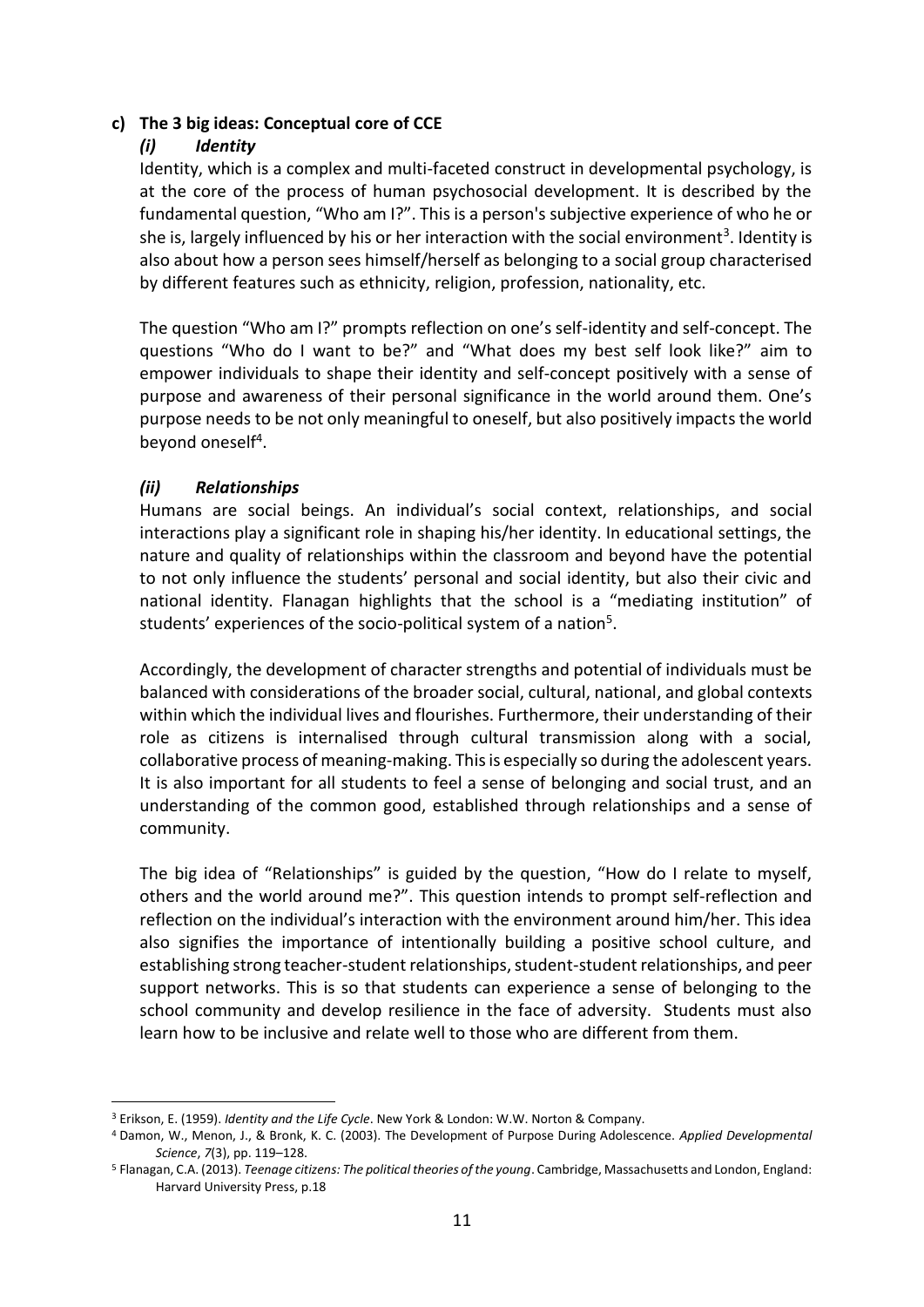# *(iii) Choices*

The big idea of "Choices" emphasises the complex environment that our students are growing up in, and the various types of decisions they will need to make. These decisions will determine - and be determined by - who they are and who they want to be. The questions, "How do I choose to be?", "How do I choose to act?", and "What kind of future do I want?", emphasise agency or self-directedness, and personal responsibility in the choices one makes during the decision-making process both internally and externally.

Within the internal sphere, decisions are made in areas such as one's value system, morality, personal excellence, and education and career goals. Externally, decisions on how to be and act occur within various contexts such as: the home, school, cyberspace, neighbourhood, common public spaces, the nation, and the world; relationships with family, friends, fellow citizens, others, and the environment; situations involving moral dilemmas, multiple perspectives, and contentious issues.

# **d) CCE Curriculum Content Areas**

While the CCE Curriculum Content is premised on the three big ideas of Identity, Relationships and Choices, and anchored on the teaching of core values and socialemotional competencies, to help students find a sense of purpose, these fundamentals are taught and applied in the following Curriculum Content Areas:

- (i) National Education (NE): NE, a significant aspect of CCE, comprises a wide range of school efforts that help students experience and explore their national identity as Singaporeans, understand the realities and challenges unique to our nation, and foster a sense of hope and belonging to Singapore. A strong sense of belonging, reality, and hope motivates our students to be active citizens. While they seek to achieve their personal life goals, they also see themselves as playing a contributory role in their immediate communities and in the nation. NE in CCE aims to be empowering and aspirational, allowing for individual sense-making, so as to nurture engaged citizens, who are socially aware, adept at critical thinking, and informed about local, regional, and global issues.
- (ii) Sexuality Education (SEd): In this current age, better nutrition and improved health care has resulted in children reaching puberty and sexual maturity at a younger age. Furthermore, our young are also exposed to a wide range of influences that could endanger health and undermine the integrity of the family. Our students require guidance so that they can respond with discernment to the sexual messages in the media and other sources. SEd enables our students to understand the physiological, social, and emotional changes they experience as they mature, develop healthy and rewarding relationships including those with members of the opposite sex, and make wise, informed and responsible decisions on sexuality matters. While parents play the primary role in the sexuality education of their children, especially in the teaching and transmission of values about sex and sexuality, schools play an important supportive role.
- (iii) Mental Health (MH): Mental health is about having a balance in various aspects of life, and learning values and social-emotional competencies to cope with life's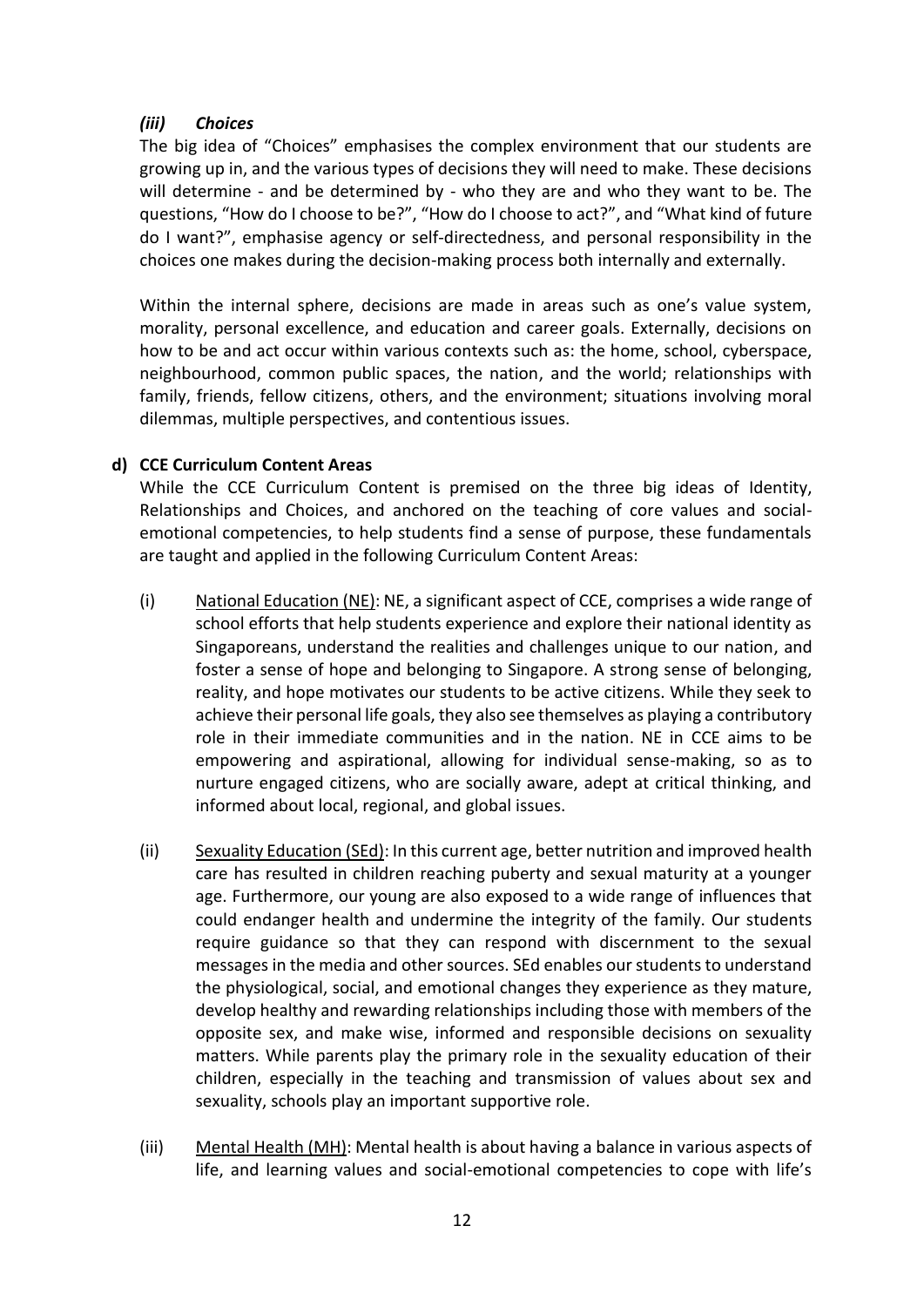situations, relate to others and contribute to the community. A focus on MH in CCE at the secondary level helps students to strengthen their resilience and wellbeing; differentiate between stress, distress (overwhelming stress), and illness; enhance help-seeking efficacy; as well as destigmatise mental illness.

- (iv) Education and Career Guidance (ECG): Young people in our schools today face a future that will be very different from that experienced by their parents and teachers. ECG is about equipping students with the necessary knowledge, skills, and values to make informed decisions at each key education stage for successful transition from school to further education or work, and hence to manage their career pathways and lifelong learning throughout their lives. Through ECG, students explore their strengths and abilities, examine their life's purpose, and develop qualities of proactivity, adaptability, and resilience to prepare themselves for the 21st Century.
- (v) Cyber Wellness (CW): Information and Communication Technologies (ICT) are becoming increasingly pervasive in our world. While creating instant connectivity and access to vast repositories of information, knowledge, and opinions, the open nature of the Internet can expose our students to undesirable content and influences. CW in CCE is important as it focuses on the well-being of our students as they navigate cyberspace, equipping them with the knowledge and skills to harness the power of ICT for positive purposes, maintain a positive presence in cyberspace, and be safe and responsible users of ICT.
- (vi) Family Education (FE): FE is premised on the nation's shared value of the family as the basic unit of society, and focuses on the importance of having stable family units with extended family support. Students learn about being responsible family members, and to be grateful for the role their families play in shaping who they are and who they become. They are encouraged to love and appreciate their families despite imperfections, and urged to reflect on the value of family relationships, and the importance of broadening their definition of success to include quality family life.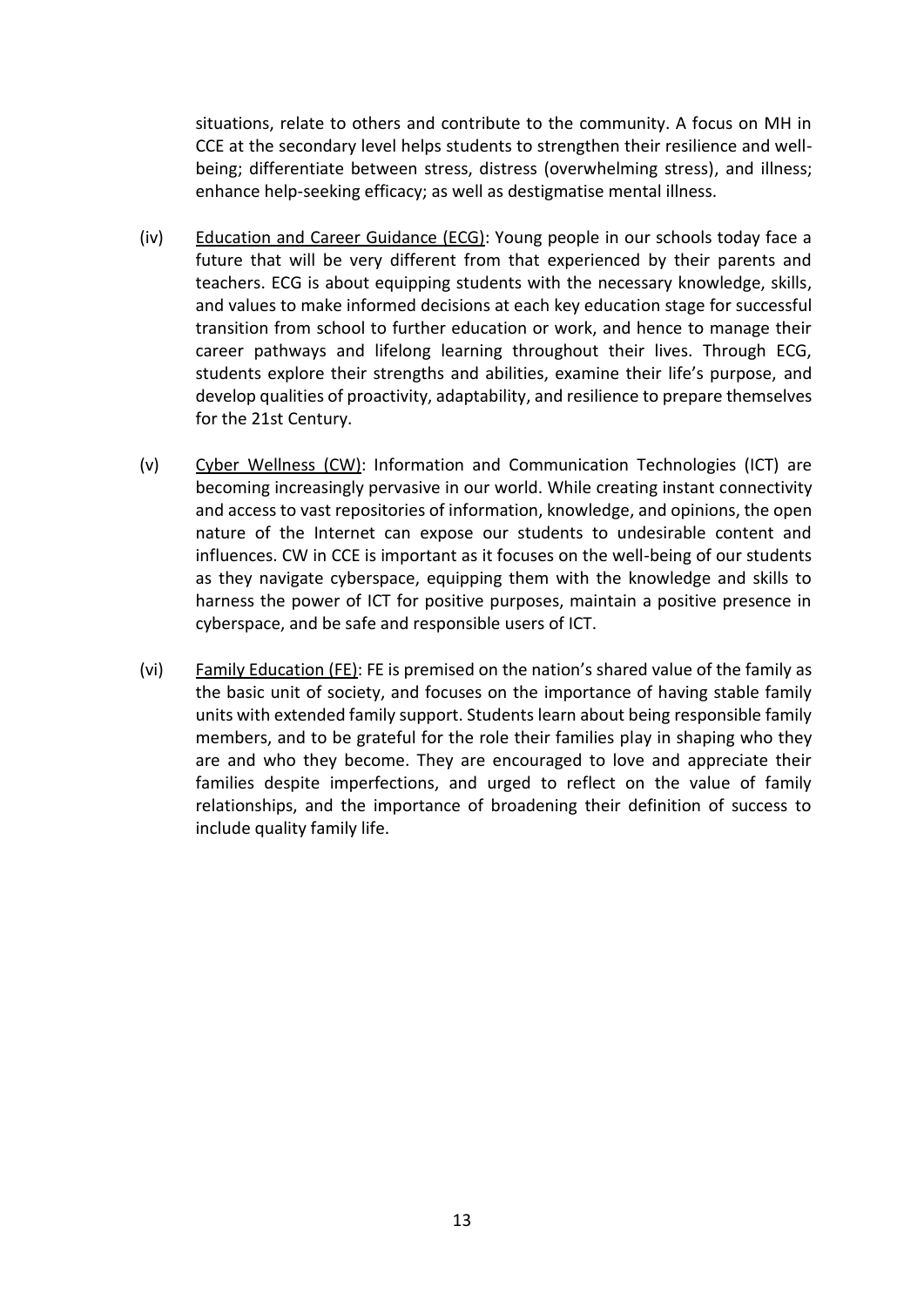# **IV. Enactment of CCE Key Student Development Experiences** CCELessons National Education **Identify** Self-Family, <sub>N</sub>arene<sub>ss</sub> **Core Values Relatio<sup>tsy</sup>** Cyber Wer Other Subjects **Purpose** Education & Career Guidance **Personal Application**

**Figure 4: Enactment of CCE**

There are several learning platforms where CCE is enacted with intentionality. These include CCE Lessons during curriculum time, Key Student Development Experiences (SDEs) beyond the classroom, school-based initiatives, teachable moments during other subject lessons, and learning opportunities beyond school. **Figure 4** shows the different platforms in which CCE may be enacted.

# **a) CCE Lessons**

These lessons provide the time for teachers to engage and build relationship with their students through discussions and effective classroom strategies. Broadly, there are three ways CCE lesson time is used:

- (i) explicit teaching of values and social and emotional skills, which addressesthe holistic developmental needs of students, e.g. understanding emotions and how to regulate them, learning how to manage relationships, learning about sexuality, developing a sense of purpose in life;
- (ii) equipping students with knowledge and skills to better understand real-world contexts, e.g. understand mental health issues, navigate cyberspaces responsibly, make appropriate educational and career choices, appreciate family life, understand Singapore's racial and religious diversity; and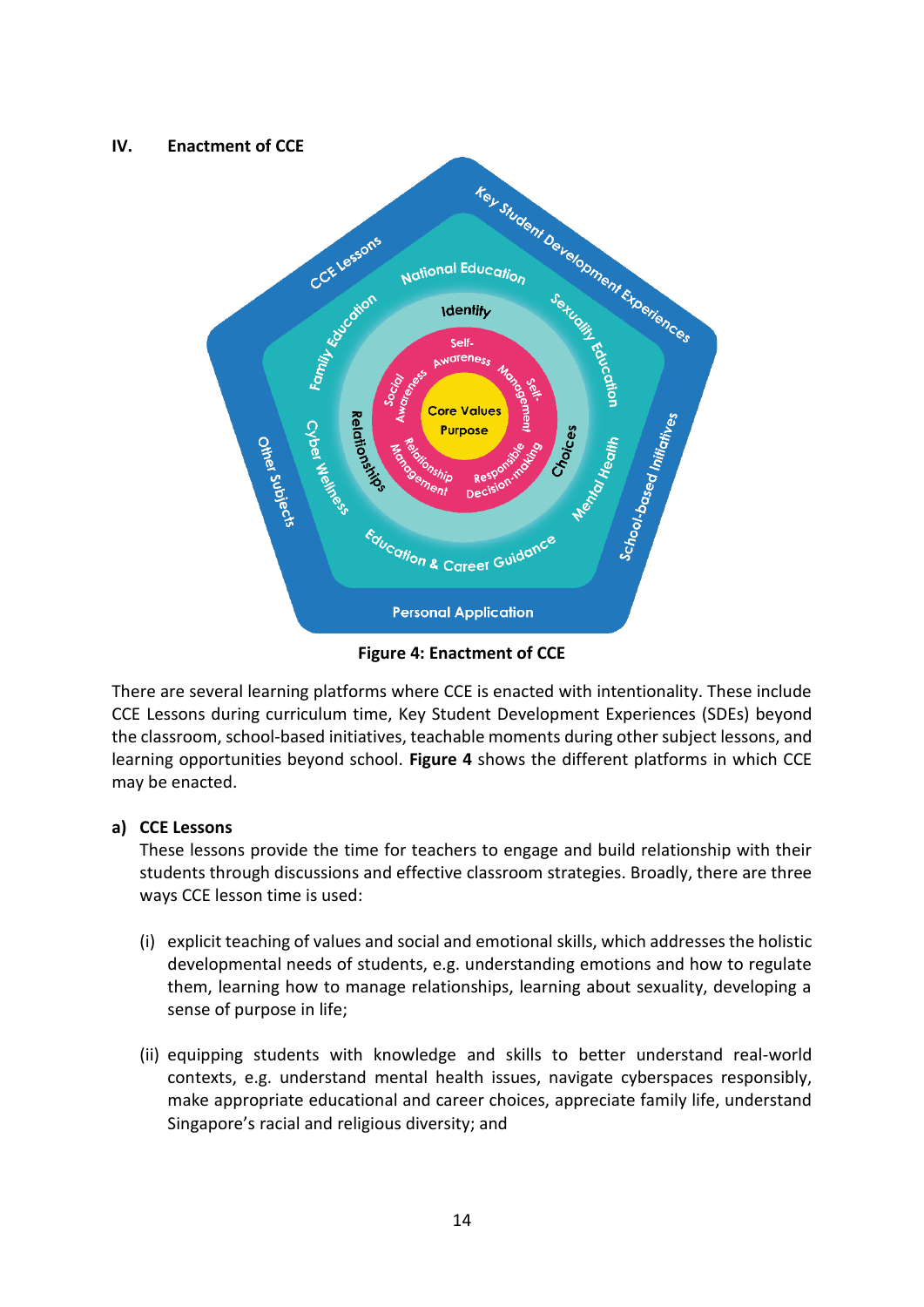(iii) discussions on contemporary issues to enable our students to grasp current realities in our national, regional, and global contexts, reflect on their national identity, develop civic consciousness, and the will to make a difference in society, as well as learn social-emotional competencies and 21CC skills such as civic literacy, crosscultural skills, and global awareness.

#### **b) Key Student Development Experiences**

Student Development Experiences (SDEs) are programmes and activities that contribute towards the holistic development of our students in the physical, aesthetic, intellectual, moral, and social domains.

Key SDEs are programmes and activities that all Singapore schools provide for all their students. These comprise the following:

- Co-Curricular Activities (CCA);
- Cohort Learning Journeys (LJs);
- Education and Career Guidance (ECG) Experiences;
- National Education (NE) Commemorative Days;
- NRIC Presentation Ceremony;
- Outdoor Adventure Learning (OAL) Cohort Camps;
- Student Leadership Development (SLD) Programmes; and
- Values in Action (VIA).

For each of these programmes and activities, specific CCE Learning Outcomes are articulated and planned activities are incorporated with the intention of realising the identified learning outcomes. These activities are based on experiential learning pedagogy, including dialogue, discussion and reflection, and intentional application of values, social-emotional, and civic competencies.

Besides the Key SDEs, there are also SDEs which are school-based initiatives. These are programmes and activities that cater to the needs and interests of students within the school, and may also target specific groups of students within the school.

#### **c) School-based Initiatives**

As every school context is different, and the needs, interests and abilities of students vary within each context, schools design and implement programmes and activities for CCE that cater to the profile of their students. These school-based initiatives also take reference from the CCE learning outcomes and apply the guiding principles of studentcentricity, intentionality, and coherence to ensure that students' learning experiences meaningfully blend in with the overall school-wide approach to CCE.

#### **d) Other Subjects**

Subjects such as Social Studies, History, Music, and Art, include content knowledge that provides opportunities for exploration into national identity, contemporary issues, as well as Singapore's constraints and vulnerabilities. The teaching of English and Mother Tongue Languages also provides opportunities to hone students' sensitivity towards others and learn communication skills for relationship building. Physical Education (PE) allows for students to learn sportsmanship and take responsibility for a healthy lifestyle.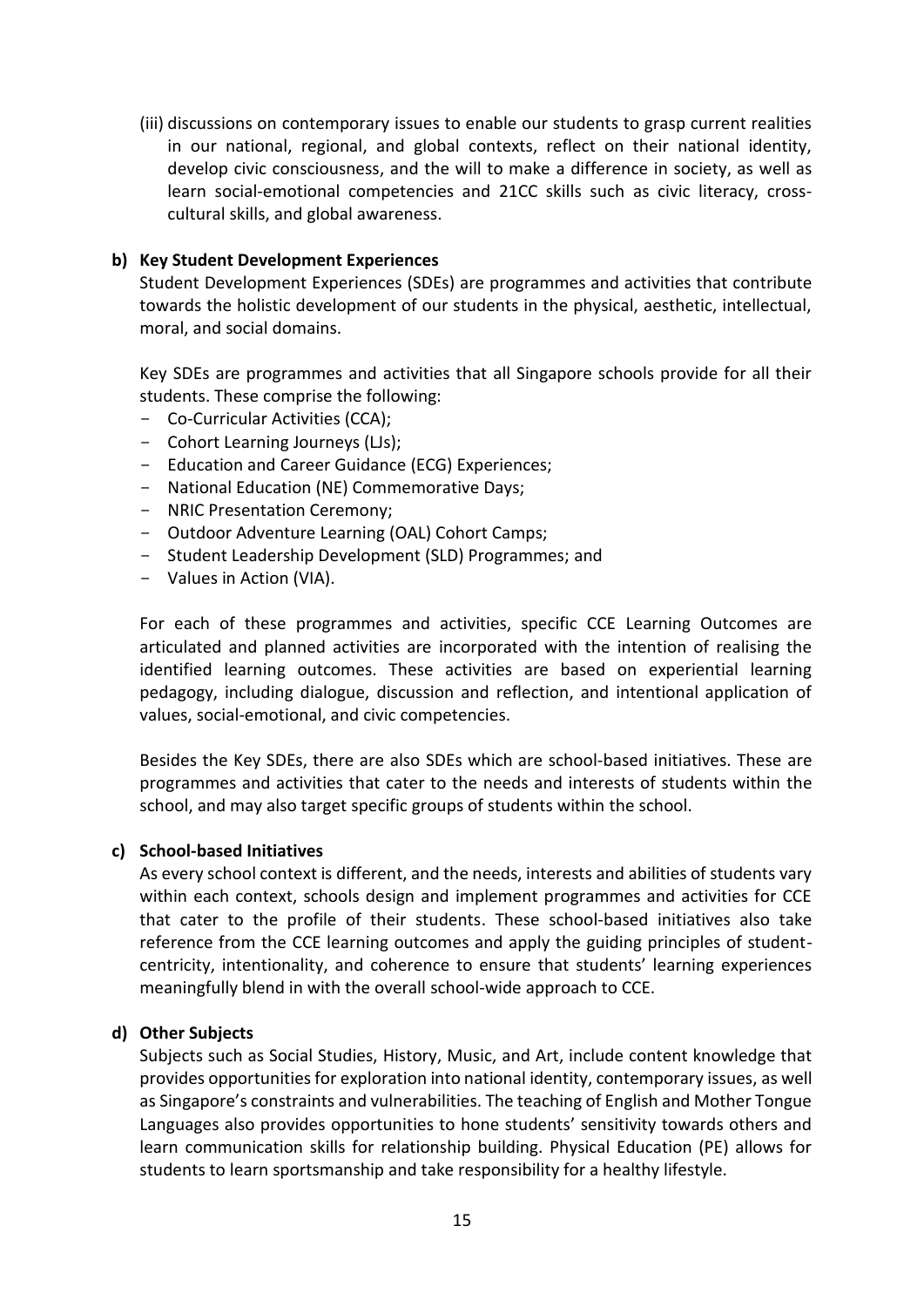Besides linking CCE learning outcomes to content knowledge in other subject areas, the learning of values and social-emotional competencies can also occur through teachable moments. As students interact with one another through group activities, they learn the skills of working together harmoniously, appreciating diversity, and active listening. They also learn how to demonstrate values such as respect, integrity, and responsibility as they are encouraged to do their best in various learning tasks and relate to their teachers and fellow classmates. They demonstrate care as they look out for and support their classmates and friends in times of need.

#### **e) Personal Application**

For CCE to be meaningful for our students, they should be taught to reflect on their character growth as a lifelong process. There are many authentic learning opportunities within and beyond school for our students to develop the habit of self-reflection and gratitude. As they practise thinking back on positive and negative life experiences, they consider what can be learnt from these experiences and commit to working towards better versions of themselves. The time they spend in school after lessons, during recess, and lunch break with their school mates, as well as after school with their families, friends in the community, and other social groups, online and offline, have a great influence on who they are and who they choose to become. CCE provides the knowledge and skills to help our students make sense of their life experiences and the language to express their learning and development.



#### **V. A Caring and Enabling School Environment**

**Figure 5: Caring and Enabling School Environment**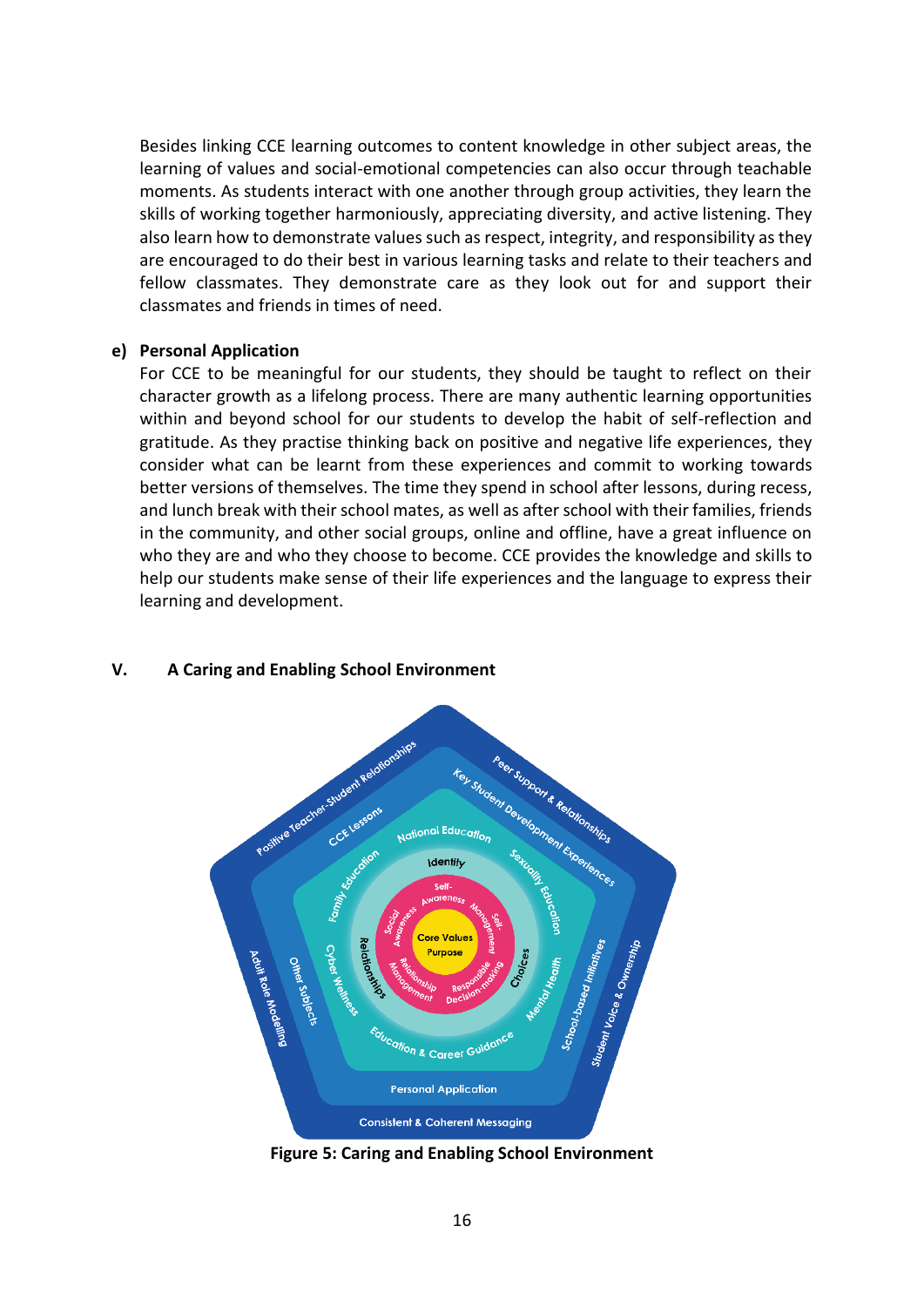For the enactment of CCE to have sustainable impact on our students, the school environment needs to support their dispositional development.

As humans, we have basic psychological needs to connect with others, feel emotionally and physically safe, have a sense of belonging, exercise autonomy, and experience competence. These fundamental needs shape our motivation and have important implications for learning and development<sup>6</sup>. Schools are places where these needs can be met by building a caring community through positive relationships among staff and students where there is mutual respect, care, and support for one another. When these needs are met, students feel more connected to their school and are motivated to own their learning and school community together.

A caring and enabling school environment is one that is characterised by caring and responsible leadership, a pervasive growth mindset, emotional and physical safety, and a focus on learning and development of students, teachers and all other members of the school community. In such a rich learning environment, our students can cultivate dispositions of character and citizenship, and social-emotional well-being, as well as feel empowered to become their best selves.

As shown in Figure 5, some necessary features of a caring and enabling school environment include:

## **a) Consistent and Coherent Messaging**

For schools to provide a conducive environment for positive dispositional development in our students, it is of critical importance that the messaging about values, character, socialemotional well-being, and citizenship is consistently and coherently demonstrated in the various experiences the student encounters throughout the school day. A common language used intentionally by all members of the school community will demonstrate coherence between intentions, goals, actions, decisions, habits, and behaviours. Systems and structures in the school also support and make explicit the messaging on the centrality of the development of students' character and citizenship dispositions in the school environment.

#### **b) Positive Teacher-Student Relationships**

Positive interpersonal relationships between teachers and students contribute significantly to the students' learning process. In positive Teacher-Student Relationships (TSR), students perceive they are respected, supported and valued by their teachers. When students experience positive TSR, they are more engaged in school and able to sustain their learning motivation. When teachers build positive relationships with their students, they feel a sense of security which allows them to engage more actively in interactions within the school environment, shaping their character, and social-emotional well-being and development.

<sup>6</sup> Deci, E.L., & Ryan, R.M. (1985). *Intrinsic Motivation and Self-Determination in Human Behaviour*. New York: Kluwer Academic/Plenum Publishers.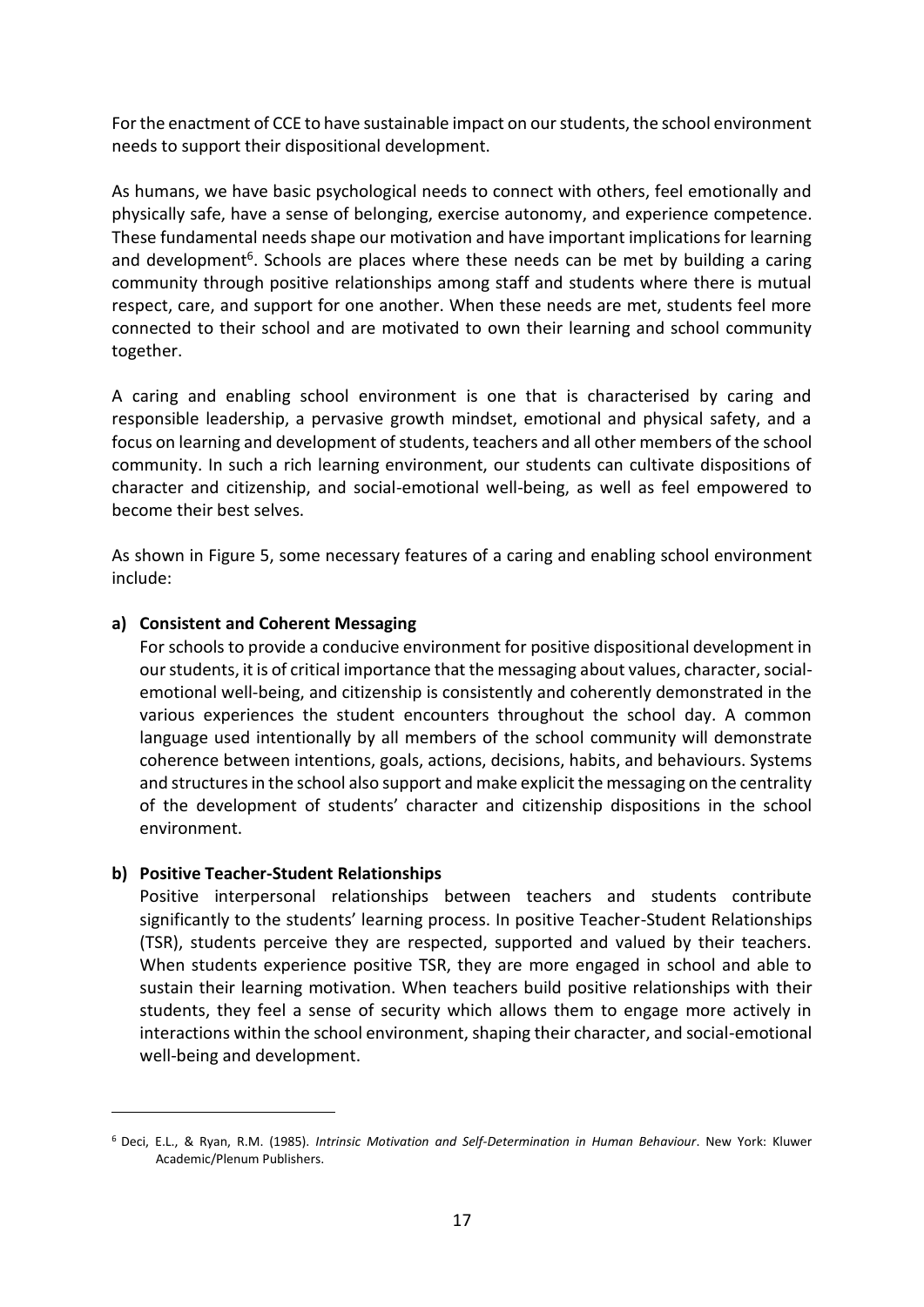#### **c) Adult Role Modelling**

Adults in the school, especially school leaders, key personnel, teachers, and coaches have a powerful influence on students, who look to them for guidance, inspiration, wisdom, and support. Adults need to be aware of the positive or negative impact they can have on young minds, and consciously try to be good role models of the values, social-emotional competencies, and citizenship dispositions that we hope to see in students.

## **d) Peer Support and Relationships**

Supportive peer relationships form a critical part of the network of positive relationships in school. Peers are a significant source of support for most students and especially so for adolescents as they are more likely to turn to their friends rather than adults for help. With Peer Support and Relationships (PSR), students participate in fostering strong bonds of friendships and a sense of belonging to the school community (peer bonding), provide practical help, and social-emotional support to one another (peer helping) and promote positive mindsets, pro-social behaviours both online and offline, well-being and rolemodel good character (peer influencing). Taken together, these efforts contribute to the building of a caring and supportive peer culture, by students for students.

## **e) Student Voice and Ownership**

To establish an effective learning environment for CCE, it is critical to take into account student voices, and co-design learning approaches and activities that cater to their needs and interests. Creating space for students to be heard and encouraged to play an active role in what and how they learn, provides opportunities for them to develop agency or self-directedness, responsibility, and ownership of their learning. Student participation in the planning and implementation of some aspects of CCE, e.g. Values in Action (VIA) activities, Co-curricular activities (CCAs), outdoor activities, Cyber Wellness, peer-support initiatives and other relevant aspects, will create opportunities for them to develop leadership competencies, as well as a sense of belonging to their school community and the motivation to make a positive difference.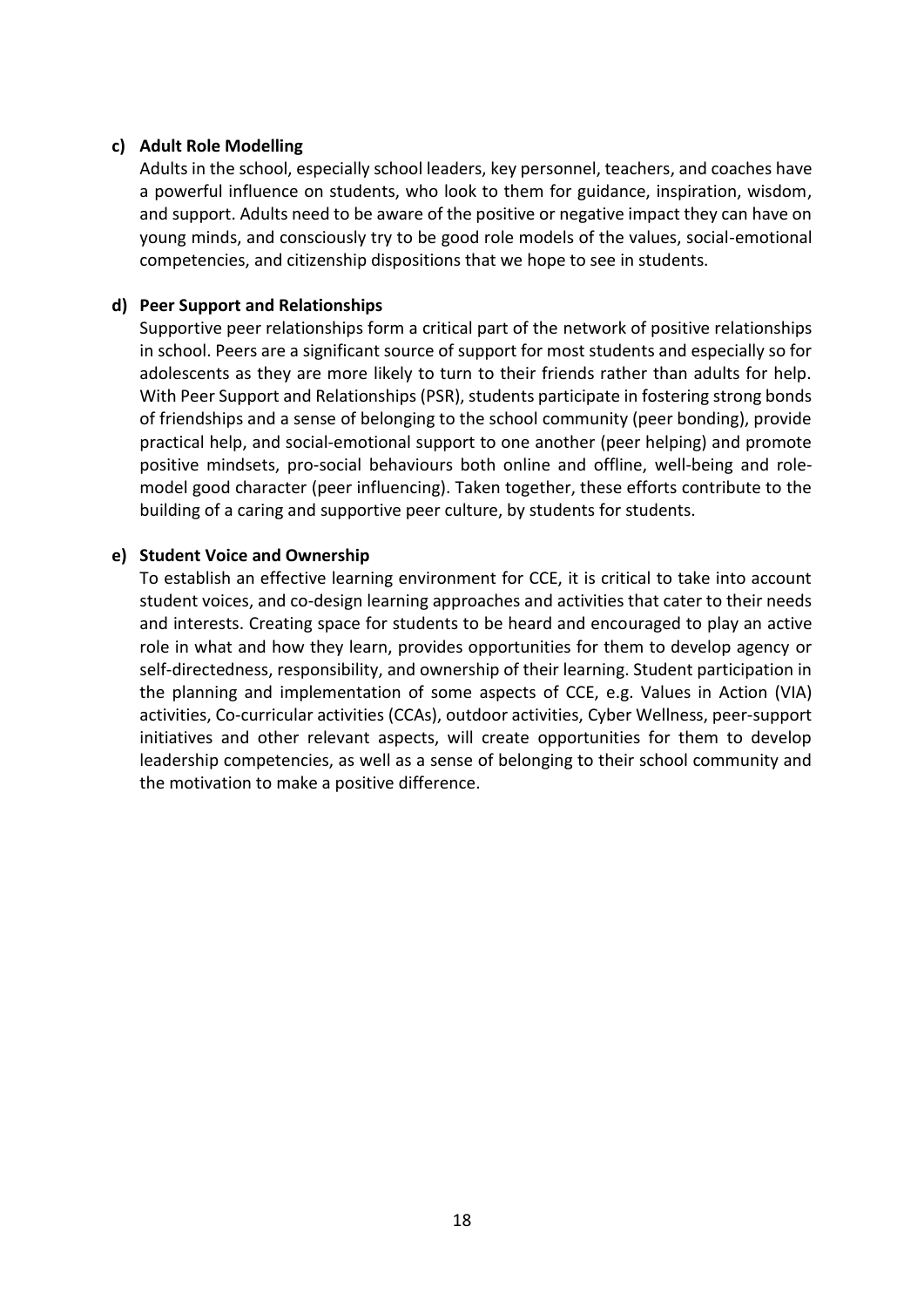#### **VI. Curriculum Time**

To intentionally address the desired learning outcomes for CCE, curriculum time is allocated for explicit teaching, and reinforcement and application of learning. CCE learning is deepened when there is coherence between what is taught explicitly and what is reinforced and applied beyond the classroom.

## **a) Explicit teaching**

Explicit teaching involves systematic planning and use of curriculum time for students to learn and internalise values and specific social and emotional skills as well as understand how to apply them. Teachers use appropriate pedagogical principles, approaches, and strategies to engage students in discussion, sense-making and reflection.

Explicit teaching mainly takes place during CCE Lessons for which two periods a week (minimally 1 hour) are allocated. In addition, explicit teaching also occurs through school assemblies, debriefing and reflection activities set aside during key Student Development Experiences such as VIA, Cohort Learning Journeys (LJs), and ECG Experiences.

# **b) Reinforcement and application of learning**

Opportunities for learning, reinforcement and application of values, social-emotional competencies, and citizenship dispositions occur throughout the school day during various activities and programmes, as well as teachable moments. What is critical is that students have time set aside to reflect on their experiences and consider what they have learnt from positive and negative life encounters, and how these encounters may or may not have transformed them.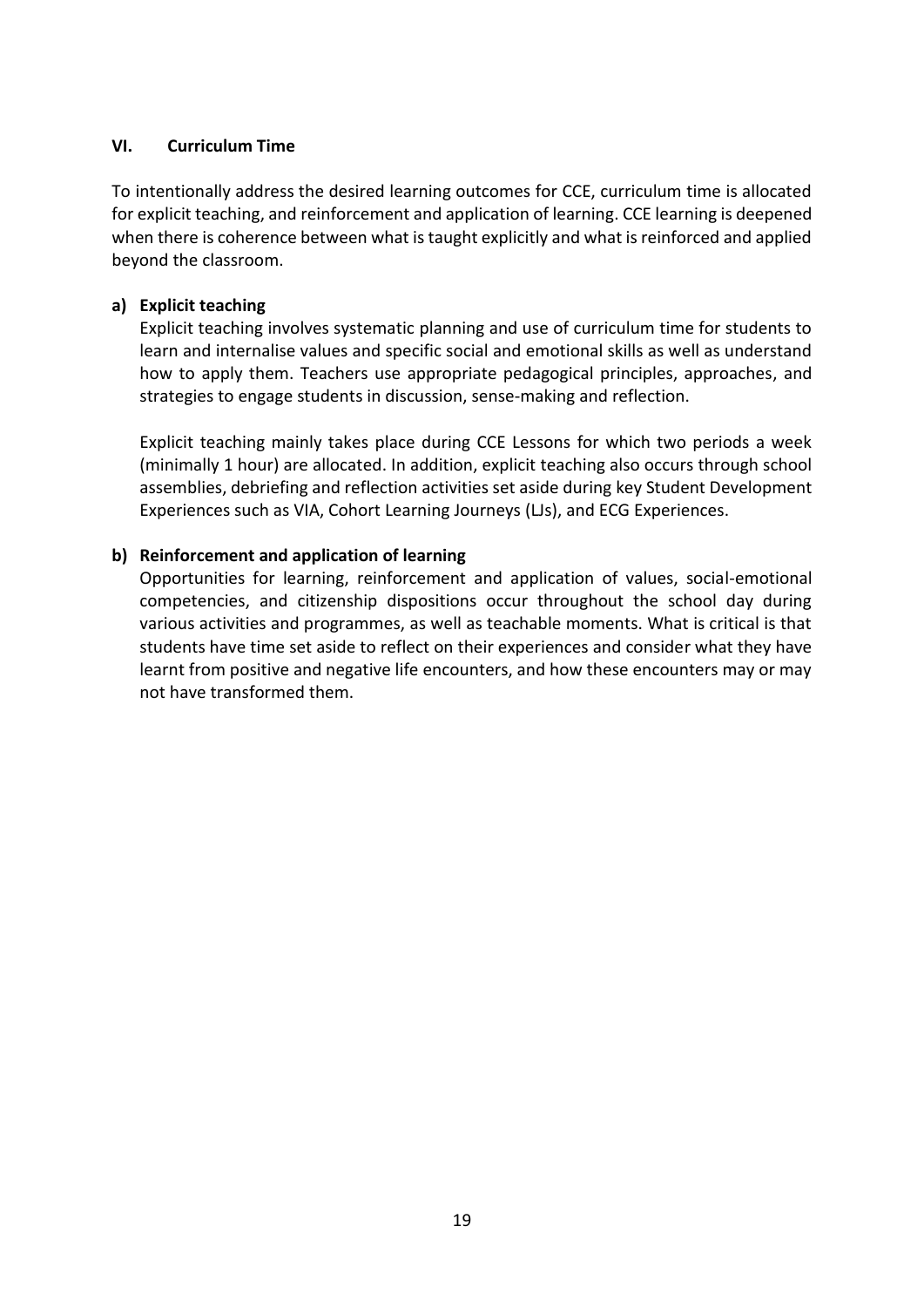# **SECTION 3: PEDAGOGY AND ASSESSMENT**

Principles for Effective Pedagogical Practices CCE Pedagogical Approaches Assessment Processes in CCE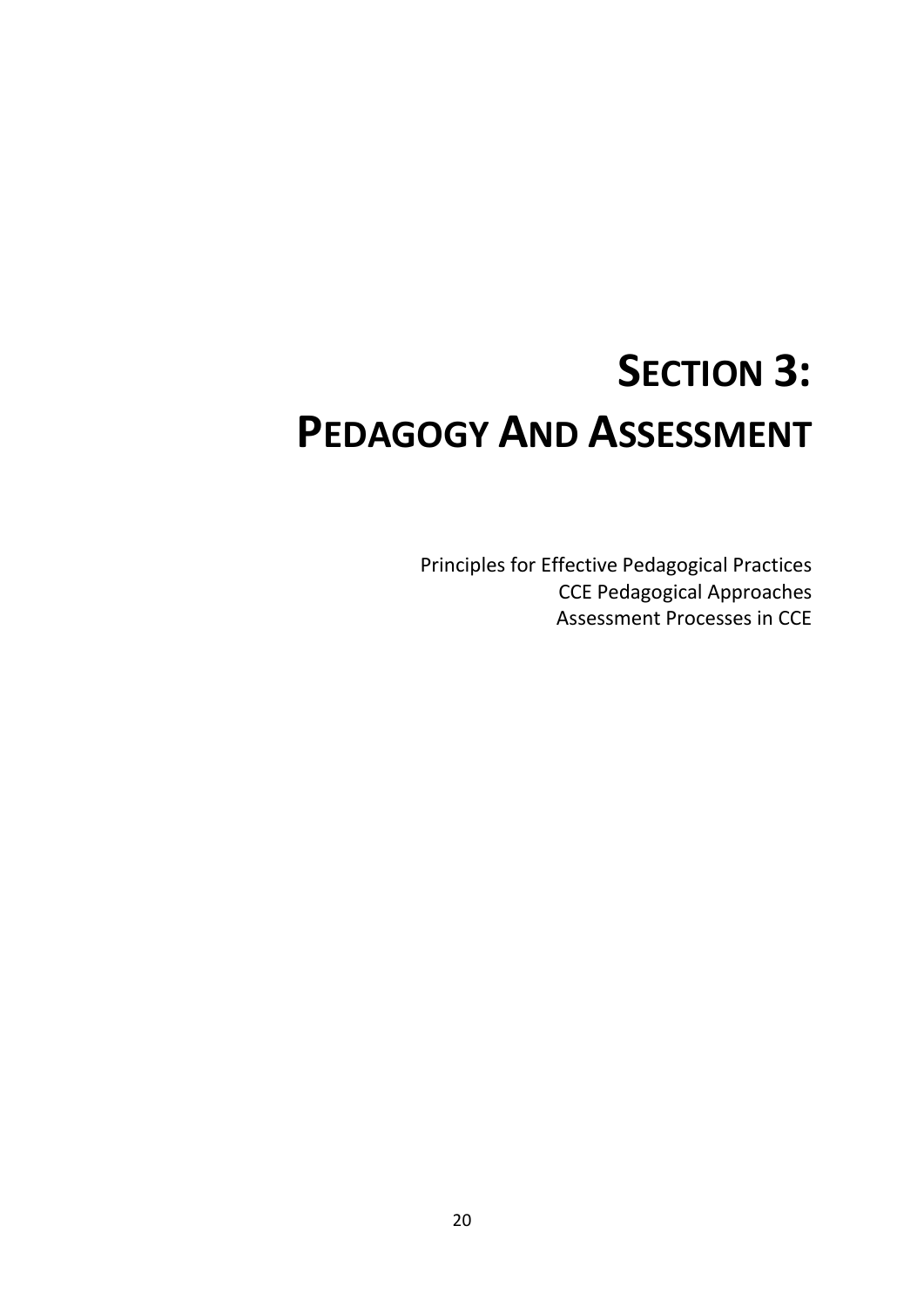# **3. PEDAGOGY AND ASSESSMENT**

In CCE, learning is a continual lifelong process and occurs through a variety of experiences. Teachers create and scaffold these experiences to bring about the effective learning and realisation of the CCE learning outcomes and goals. These experiences are tuned finely to the needs and interests of our students and maximised through authentic and meaningful connections to real-world contexts.

Assessment in CCE is integral to the learning process and is a part of pedagogy. Pedagogical and assessment processes and strategies are intertwined in CCE learning experiences. Teachers gain insight into how their students are learning and developing in CCE, and what they can do to enhance that process. The gathering and use of assessment information is part of the ongoing learning process in which teachers address students' learning gaps.

# **I. Principles for Effective Pedagogical Practices**

In the process of determining effective pedagogical practices, it is critical for teachers to consider the interplay of key pedagogical principles and approaches, and select appropriate strategies for the classroom or learning experiences beyond the classroom. Some **key principles** for effective pedagogical practices in CCE are:

# **a) Positive Relationships for Learning**

Positive teacher-student and student-student relationships are built and supported by an environment where students feel accepted, safe, and empowered. By providing for the social and emotional dimension, students are more ready to respond to pedagogical practices that engage them to articulate their thoughts and dialogue with one another. They are also able to access the diverse experiences and perspectives of all in the class, work collaboratively, and empower them to take ownership of their own learning.

# **b) Sense-Making**

Learning occurs when students process their emotions and make sense of new knowledge by asking critical questions and making connections to prior knowledge, concepts and ideas that they have internalised. This process allows them to find relevance, meaning, and purpose in the learning tasks they engage in. Effective CCE learning experiences provide students with opportunities to think, dialogue, reflect on, rationalise, and express their opinions, emotions, choices, and actions. To facilitate this sense-making process in CCE, teachers identify and understand students' learning needs, prior knowledge, and experiences, and use teaching and learning strategies that best support their dispositional development.

# **c) Metacognition and Deep Learning**

Deep learning is more natural to the human condition as it connects to one's core motivations and deepens one's desire to connect with others and do good. To facilitate this process, thought-provoking scenarios and questions are considered, and students' voices are honoured. Metacognitive strategies are used to help students make their thinking visible, apply their learning and guide them in high quality reflection to facilitate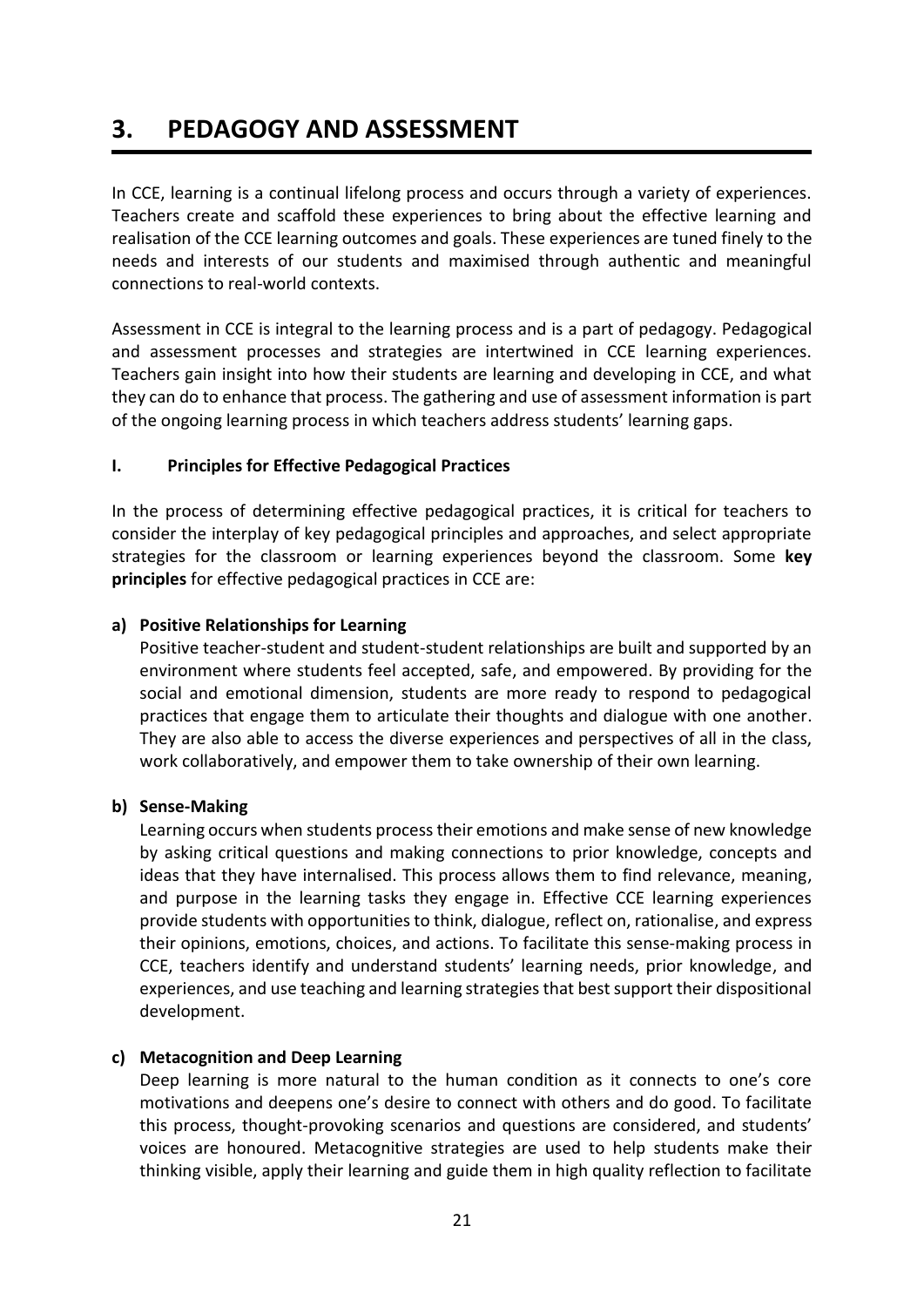deep learning and internalisation. Deep learning manifests in the motivation to act and make a positive difference.

## **II. CCE Pedagogical Approaches**

#### **a) Narrative Approach**

The Narrative Approach is based on the understanding that people make sense of the world and their experiences through stories or the construction of stories. Narratives allow people to understand real-life moral dilemmas more deeply. Using stories, students get to understand what influence decisions, how decisions are made and lived out in different contexts, and the consequences of the actions. Students come to recognise and clarify their values through the process of storytelling and reflection. They are guided in identifying personal beliefs and values, taking perspectives as they construct their own narratives, and consider the narratives of others. The Narrative Approach requires openended questioning, clarifying, summarising, building on each person's contributions, and encouraging students' voices in responding to one another.

# **b) Explicit Skills Instruction Approach**

This approach is important for the teaching and learning of social and emotional skills. It is characterised by a series of scaffolds, whereby students are guided through the learning process with clear statements about the purpose and rationale for learning specific new skills, clear explanations, and demonstrations of learning to be acquired, and supported practice with feedback until independent mastery has been achieved<sup>7</sup>. One important strategy that helps students learn, practise and internalise these skills is role play, where they take on the perspectives of others and demonstrate appropriate responses in different scenarios.

# **c) Experiential Learning Approach**

Experiential Learning Theory defines learning as "the process whereby knowledge is created through the transformation of experience"<sup>8</sup>. This pedagogical approach sees students going through a cycle involving experiencing, reflecting, thinking, and acting to transform their experiences into learning. Observations and reflections are made through concrete experiences (e.g. Cohort Learning Journeys, Cohort Camps). Reflections are assimilated and distilled into abstract concepts. New implications for action are then drawn, actively tested, and eventually serve as learning to be applied in new experiences. Learner participation is central. Identification, understanding, and internalisation of content arise only through the learner's experiences.

<sup>7</sup> Archer, A.L., & Hughes, C.A. (2011). *Explicit Instruction: Effective and Efficient Teaching*. New York: The Guilford Press.

<sup>8</sup> Kolb, D. A. (1984)*. Experiential Learning: Experience as the source of learning and development*. NJ: Prentice-Hall, Inc. p.41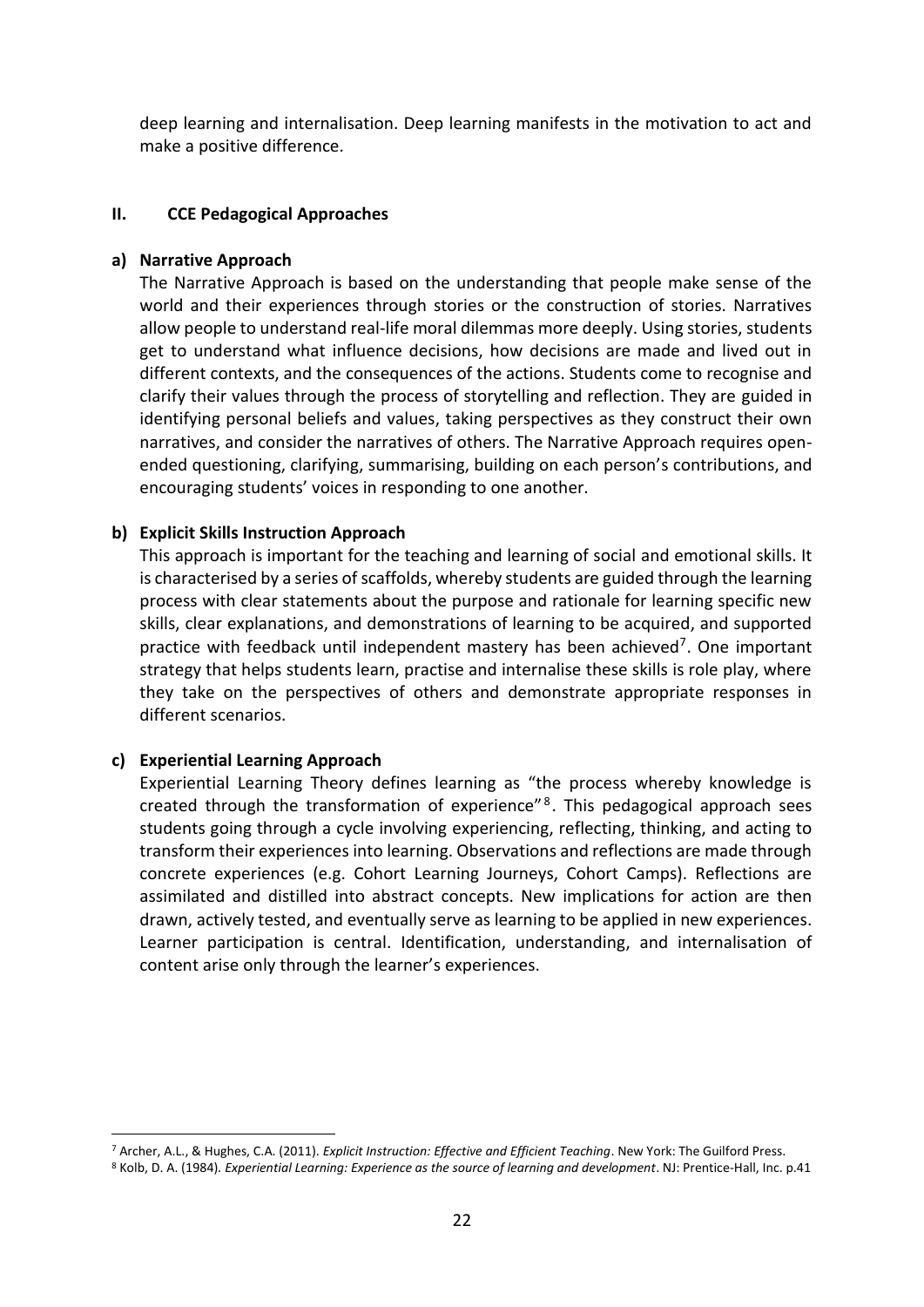#### **d) Cognitive Development Approach**

This approach, based on Lawrence Kohlberg's theory of moral development, uses moral dilemma scenarios for students to apply moral reasoning to examine their motives and consider the values and principles they choose to uphold in making decisions and taking action. The aim of the process is for students to progress from a self-centred perspective to a higher stage of moral development, focusing on societal and universal perspectives.

#### **e) Consideration Approach**

The Consideration Approach focuses on perspective-taking to develop caring dispositions in students by building cognitive and emotional empathy. The critical question to ask in this approach is, "How would you feel, think or act if you were in this situation or if you were that person?" This approach involves helping students to make moral decisions by taking into consideration the impact of their decisions and actions on others. Through the use of appropriate strategies (e.g. Hot Seat), teachers help students to adopt the perspectives of others, understand their thoughts and feelings, and develop a balanced view of a given situation. In this way, students not only develop the capacity for empathy but also learn to care for others.

## **f) Values Clarification Approach**

Values clarification involves helping students to articulate their values through examining their personal feelings and behaviour patterns using rational thinking and emotional awareness. Students develop moral sensitivity as they are guided to clarify their beliefs and values by examining their personal feelings, understanding the values and beliefs held by others, and considering the impact of their actions on others. In this way, students are motivated to construct ethical and well-reasoned positions, make responsible decisions and uphold sound values which stand the test of review and comparison.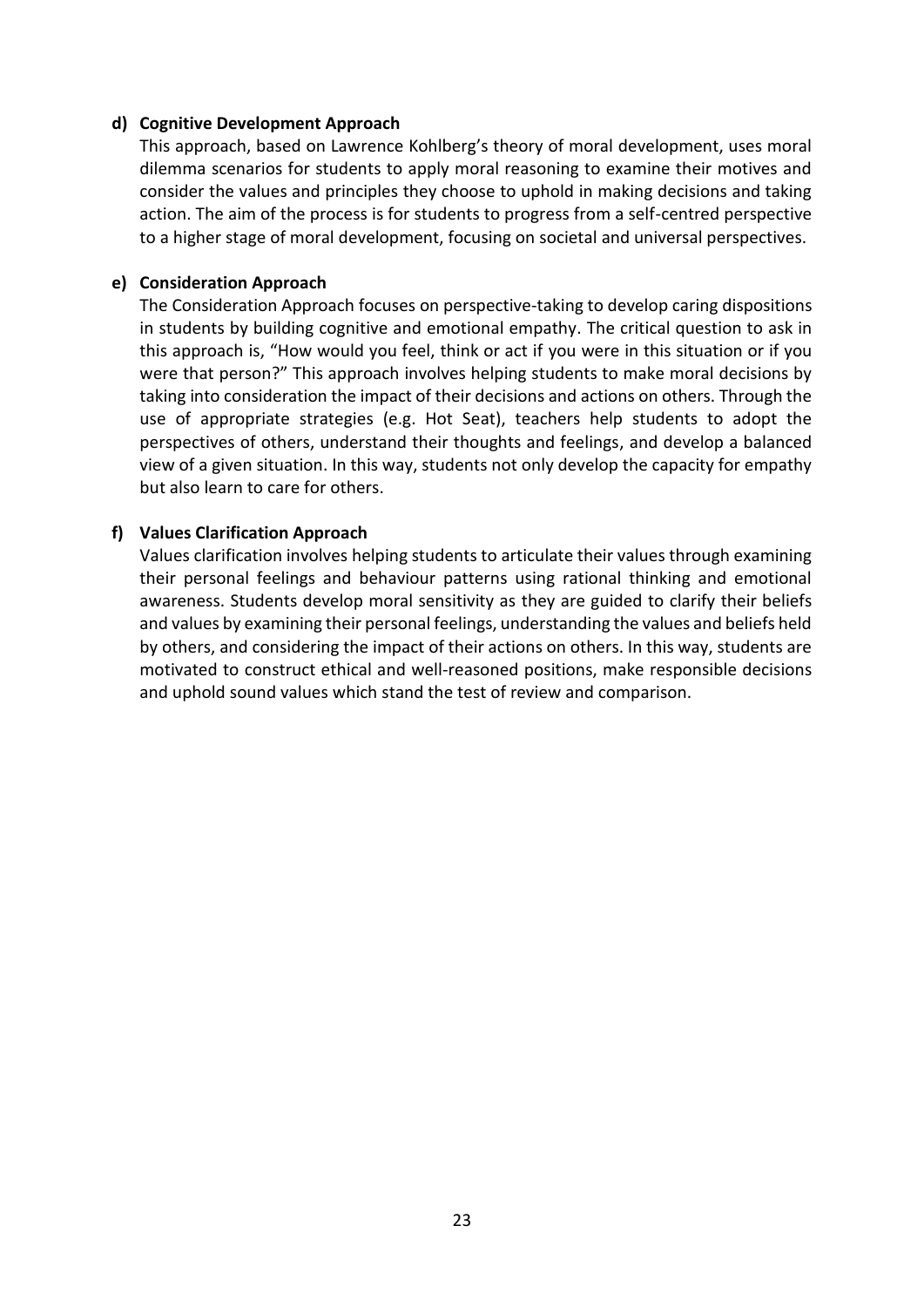### **III. Assessment Processes in CCE**

The Singapore Curriculum Philosophy outlines the following fundamental beliefs about assessment:

- (i) Assessment is integral to the learning process;
- (ii) Assessment begins with clarity of purpose; and
- (iii) Assessment should gather information to inform future practices.

In line with these beliefs about assessment, teaching and learning in CCE involves an iterative and continuous process of motivating and helping students to work towards the learning outcomes. Teachers weave in appropriate teaching and learning strategies and opportunities to equip students with the necessary skills to evaluate themselves for continuous personal growth and development.

Assessment in CCE is thus underpinned by a developmental purpose, moving away from a teacher-centric emphasis on curriculum coverage, and an outcome-oriented approach that focuses on objective measures and summative assessment of learning. Assessment processes in CCE involve the following aspects:

# **a) Co-construction of collective and individual goals**

To create responsibility for and ownership of learning, it is important that students collectively and individually construct their own learning goals together with the teacher. Using assessment information from tools such as the Social Emotional Competency Inventory (SEC Inventory), teachers identify students' domains of strengths and areas for improvement. Students are guided to self-assess, self-regulate, and set personal goals.

# **b) Making sense of learning progress through dialogue and reflection**

CCE lesson time could be used for students to make sense of and reflect on their progress. Form teacher interaction time and peer dialogue could also be used to guide students in identifying and interpreting the evidence of their learning, and committing to the next step.

# **c) Building students' capacity for self-assessment and peer assessment**

By providing opportunities for students to self- and peer-assess, they learn the knowledge, skills, and attitudes needed for life-long character growth and the journey towards becoming their best selves.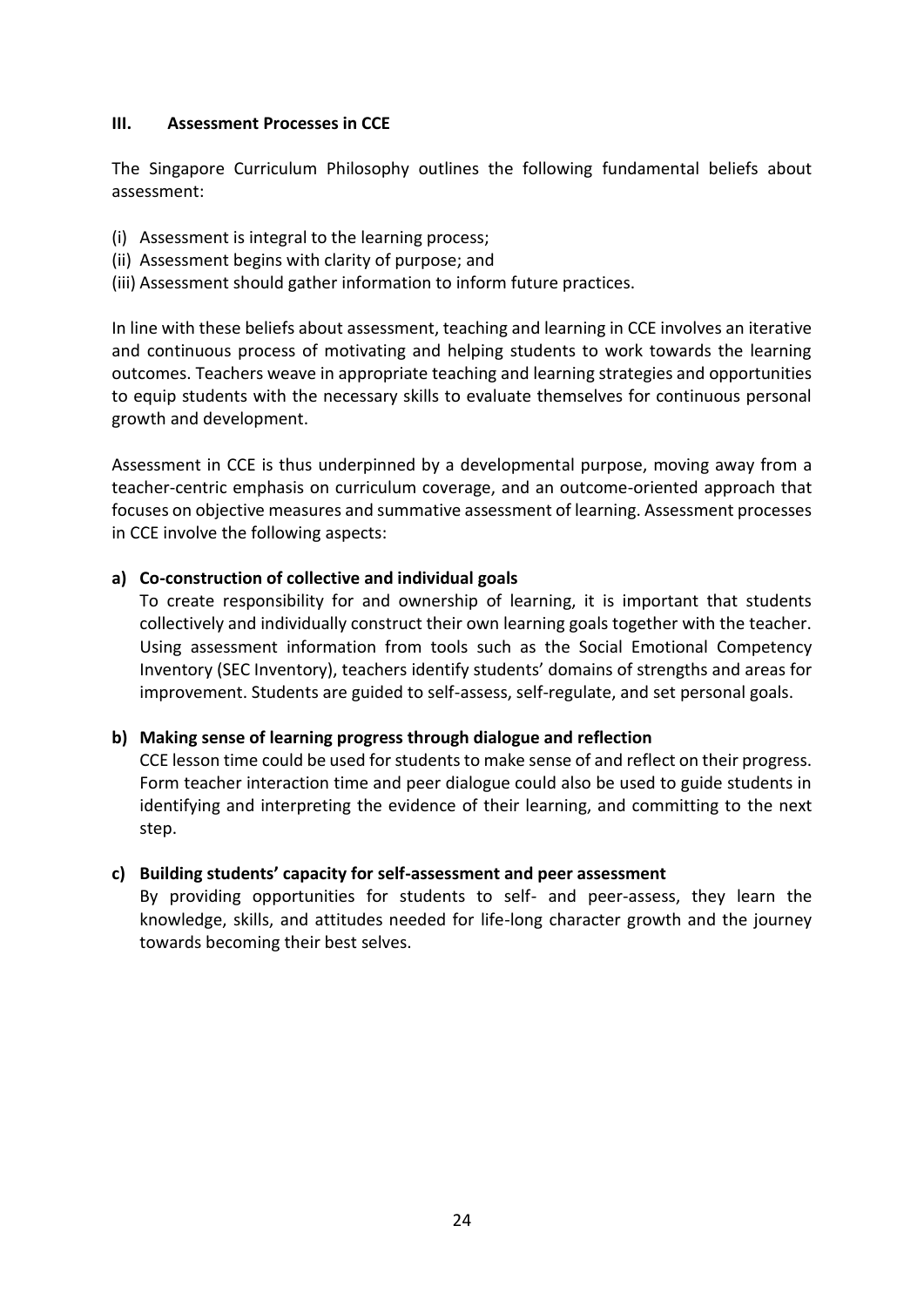# **SECTION 4: CCE SYLLABUS CONTENT**

Overview of CCE Themes, Lessons, Contemporary Issues and Key Student Development Experiences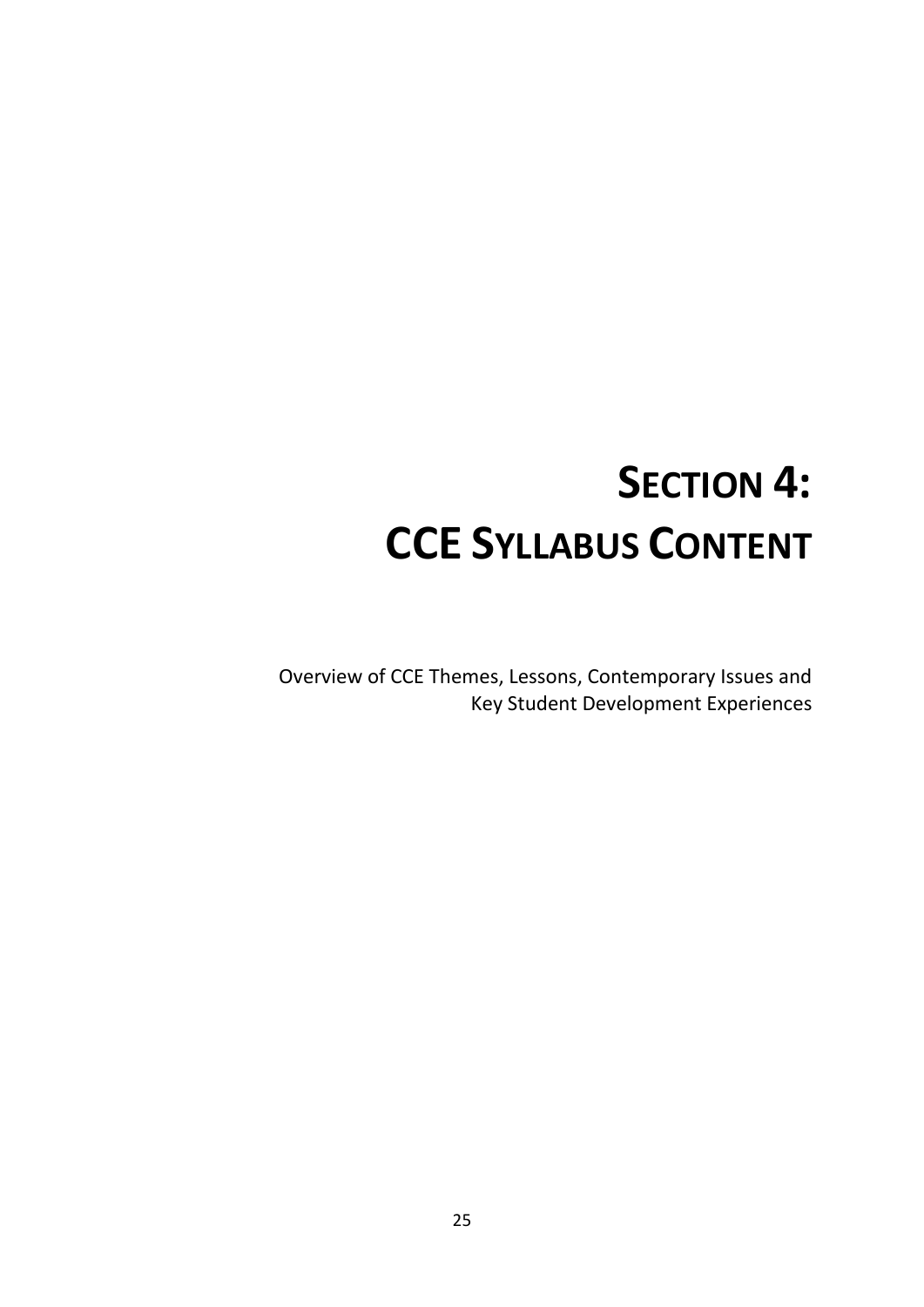# **4. CCE SYLLABUS CONTENT**

The curriculum content of CCE is premised on the three big ideas of **Identity**, **Relationships** and **Choices**, and anchored on the teaching of core values and social-emotional competences and citizenship dispositions to help students find a sense of purpose.

#### **Overview of CCE Themes**

The content of CCE is organised by three themes which are based on these three big ideas, taking into consideration the social and cultural context of Singapore. The three themes are as follows:

#### • **Becoming my Best Self**

*"Who am I? Who do I want to be? What does my best self look like?"*

Students learn to navigate through life experiences like transitions and develop a better understanding of themselves. They strengthen their mental well-being through better self-awareness and self-management. They learn to overcome challenges and are hopeful in the face of adversity.

Students reflect on and make sense of their values, who they are, and who they want to be. They reflect on their aspirations and purpose, and set goals to work towards their best self, in relation to others and the larger environment.

#### • **Building Connections**

"*How do I relate to myself, others and the world around me?"*

In working towards their best selves, students should also consider the broader social, cultural, national, and global context within which they live.

The learning within this theme offers opportunities for students to develop respect and appreciation for our socio-cultural diversity and learn how to empathise with and relate to others who are different from themselves. They are encouraged to positively influence their peers and others, online and offline.

Students strengthen their sense of national identity and commitment to contribute to society.

#### • **Making Choices**

*"How do I choose to be? How do I choose to act? What kind of future do I want?"*

Living in an increasingly complex environment brings challenges to the various types of decisions that our students would be required to make.

This theme helps students understand that they have personal responsibility in making choices that will determine who they are and who they want to be. They learn the importance of exercising discernment in risky situations to safeguard themselves and others.

Students identify and manage obstacles to responsible decision-making, consider the consequences of their decisions and actions, and develop courage and conviction to stand by them.

**Table 1** provides an overview of the content of the three themes covered in the course of a student's secondary school experience.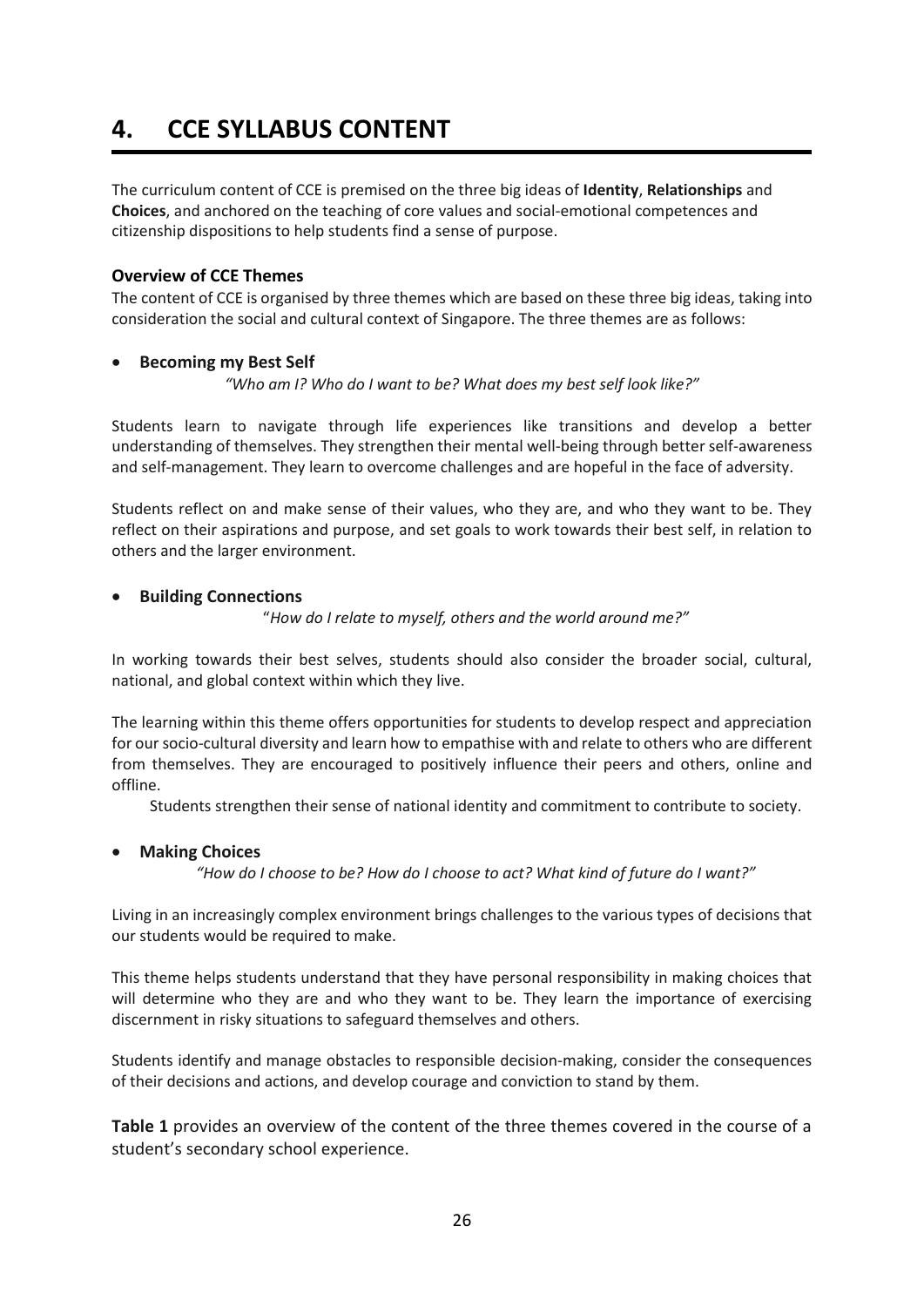## **TABLE 1: OVERVIEW OF CCE CONTENT**

| <b>Theme</b>                                                                   | <b>Lower Secondary</b>                                                                                                                                                                                                                                                                                                                                                                                                                                           | <b>Upper Secondary</b>                                                                                                                                                                                                                                                                                                                                                                                                                                                                                                                         |
|--------------------------------------------------------------------------------|------------------------------------------------------------------------------------------------------------------------------------------------------------------------------------------------------------------------------------------------------------------------------------------------------------------------------------------------------------------------------------------------------------------------------------------------------------------|------------------------------------------------------------------------------------------------------------------------------------------------------------------------------------------------------------------------------------------------------------------------------------------------------------------------------------------------------------------------------------------------------------------------------------------------------------------------------------------------------------------------------------------------|
| <b>Becoming my Best Self</b>                                                   | <b>CCE Lessons</b>                                                                                                                                                                                                                                                                                                                                                                                                                                               |                                                                                                                                                                                                                                                                                                                                                                                                                                                                                                                                                |
| "Who am $I$ ?<br>Who do I want to be?<br>What does my best self<br>look like?" | Students develop in self-awareness, reflect on who they want to<br>be, consider their purpose in life and learn ways in which they can<br>work towards the self they aspire to be.                                                                                                                                                                                                                                                                               | Students deepen their self-awareness and self-management as<br>they continue to seek growth towards becoming a better version of<br>themselves, clarify their sense of purpose and goals in life to be<br>future oriented, and develop positive disposition to see hope in the                                                                                                                                                                                                                                                                 |
|                                                                                | The lessons provide opportunities for students to understand<br>themselves and to appreciate what is a healthy self-identity. They<br>learn how to seek continual self-improvement and take action to<br>develop their character strengths, values, interests, talents and<br>skills. This also includes setting short term goals and developing<br>actionable plans to work towards their envisioned best selves and<br>long term educational and career goals. | face of adversity.<br>The lessons provide opportunities for students to recognise that<br>their self-perceptions are shaped by their life experiences and roles<br>they play in school, home and community. In the process, they will<br>learn how to evaluate their self-perception, calibrate unhealthy<br>expectations on themselves, and practise self-compassion, to<br>construct an accurate perception of themselves and develop                                                                                                        |
|                                                                                | They are taught strategies for self-monitoring and self-regulation to<br>help them improve how they regulate their emotions, thoughts and<br>behaviours. Students learn to differentiate normal stressors from a<br>state of distress and illness and take steps including seeking help to<br>address it. In addition, students learn to tap on their internal and<br>external resources to build resilience and handle challenges.                              | positive self-esteem and self-worth. Students will also evaluate the<br>consequences of their behaviours to self and others, learn to<br>control their impulses to avoid risky behaviours, and take<br>responsibility for their actions. They will also learn to develop<br>healthy habits and maintain good mental health.                                                                                                                                                                                                                    |
|                                                                                | In the process, students learn the importance of valuing and<br>strengthening positive relationships with family, friends and others<br>as they work towards their best selves, build moral courage to<br>make values-based decisions regardless of circumstances they may<br>face.<br>CCE lessons are designed based on students' life experiences and                                                                                                          | As students discover and work towards their best self, to contribute<br>positively to their family, communities and country, they learn to<br>review their plans and goals, persevere in developing key skills and<br>abilities to improve themselves, and develop habits of lifelong<br>learning. Students will also learn to identify current and future<br>challenges, as well as opportunities and healthy ways to cope with<br>or overcome them so that they will be better prepared to face<br>changes and stay relevant for the future. |
|                                                                                | include the following topics:                                                                                                                                                                                                                                                                                                                                                                                                                                    |                                                                                                                                                                                                                                                                                                                                                                                                                                                                                                                                                |
|                                                                                | Transitioning to secondary school<br>Maintaining healthy balance of their online and offline<br>activities<br>Exploring personal values, interests, personality and skills<br>$\bullet$                                                                                                                                                                                                                                                                          | CCE lessons are designed based on students' life experiences and<br>include the following topics:<br>Applying knowledge of their values, interests, personality and<br>skills to be positive contributors                                                                                                                                                                                                                                                                                                                                      |
|                                                                                |                                                                                                                                                                                                                                                                                                                                                                                                                                                                  | Managing expectations from self and others                                                                                                                                                                                                                                                                                                                                                                                                                                                                                                     |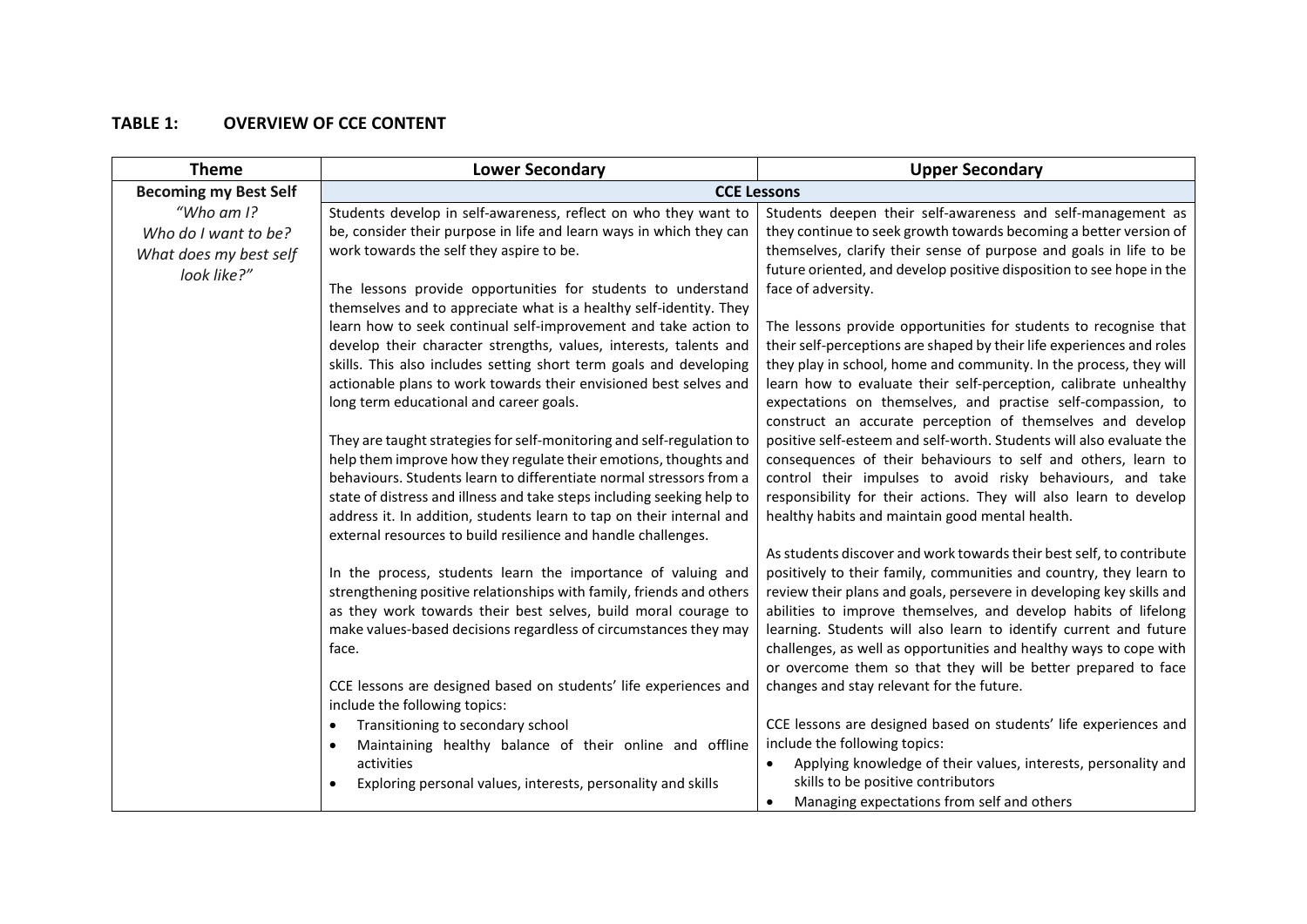| <b>Theme</b>                                                                                                | <b>Lower Secondary</b>                                                                                                                                                                                                                                                                                                                                                                                                                                                                                                                                                                                                                                                                                                                                                                                                                                                                                                                                                                                                                                                                                                                                                                                                                 | <b>Upper Secondary</b>                                                                                                                                                                                                                                                                                                                                                                                                |
|-------------------------------------------------------------------------------------------------------------|----------------------------------------------------------------------------------------------------------------------------------------------------------------------------------------------------------------------------------------------------------------------------------------------------------------------------------------------------------------------------------------------------------------------------------------------------------------------------------------------------------------------------------------------------------------------------------------------------------------------------------------------------------------------------------------------------------------------------------------------------------------------------------------------------------------------------------------------------------------------------------------------------------------------------------------------------------------------------------------------------------------------------------------------------------------------------------------------------------------------------------------------------------------------------------------------------------------------------------------|-----------------------------------------------------------------------------------------------------------------------------------------------------------------------------------------------------------------------------------------------------------------------------------------------------------------------------------------------------------------------------------------------------------------------|
| <b>Becoming my Best Self</b><br>"Who am I? Who do I want<br>to be?<br>What does my best self<br>look like?" | Facing challenges and coping with failures<br>$\bullet$<br>Exploring influences on self-image and body image<br>$\bullet$                                                                                                                                                                                                                                                                                                                                                                                                                                                                                                                                                                                                                                                                                                                                                                                                                                                                                                                                                                                                                                                                                                              | Resisting the pressure for perfect portrayal and social<br>$\bullet$<br>comparisons on social media<br>Maintaining a healthy and balanced lifestyle<br>$\bullet$<br>Exploring and choosing post-secondary education pathways<br>$\bullet$                                                                                                                                                                             |
|                                                                                                             |                                                                                                                                                                                                                                                                                                                                                                                                                                                                                                                                                                                                                                                                                                                                                                                                                                                                                                                                                                                                                                                                                                                                                                                                                                        | <b>Contemporary Issues</b>                                                                                                                                                                                                                                                                                                                                                                                            |
|                                                                                                             | Discussions on current and relevant issues within this theme include these topics:<br>Defining and refining one's sense of purpose based on the current world context students are living in<br>$\bullet$<br>Being resilient in the face of disruptions in the local and global context<br>$\bullet$<br>Influence and impact of the countries in our surrounding regions, including ASEAN, on our society and career trends<br>$\bullet$                                                                                                                                                                                                                                                                                                                                                                                                                                                                                                                                                                                                                                                                                                                                                                                               |                                                                                                                                                                                                                                                                                                                                                                                                                       |
|                                                                                                             | <b>Key Student Development Experiences</b>                                                                                                                                                                                                                                                                                                                                                                                                                                                                                                                                                                                                                                                                                                                                                                                                                                                                                                                                                                                                                                                                                                                                                                                             |                                                                                                                                                                                                                                                                                                                                                                                                                       |
|                                                                                                             | In CCA, students are given the opportunity to develop passion in their areas of interests. Through various experiences offered in CCA,<br>students learn to recognise the importance of committing time and effort in developing their talents, skills and interests. As they navigate<br>through challenges along the way, they learn to view successes and setbacks as learning experiences with opportunities for growth.<br>The richness and complexities of experiences through other key SDEs, such as the Outdoor Adventure Learning (OAL) Cohort Camp and<br>Values in Action (VIA) projects, also allow students to apply creative problem-solving skills to a variety of challenging tasks. In the process,<br>students develop the ability to face challenges and recognise the importance of resilience.<br>To develop students as effective leaders of self, Student Leadership Development (SLD) elements are also integrated into the various<br>authentic experiences. In developing self-awareness and self-management, students learn to cope with and manage emotions, knowing<br>when and where to seek help, as they continue to believe and find a sense of purpose in becoming the best versions of themselves. |                                                                                                                                                                                                                                                                                                                                                                                                                       |
| <b>Building Connections</b>                                                                                 | <b>CCE Lessons</b>                                                                                                                                                                                                                                                                                                                                                                                                                                                                                                                                                                                                                                                                                                                                                                                                                                                                                                                                                                                                                                                                                                                                                                                                                     |                                                                                                                                                                                                                                                                                                                                                                                                                       |
| "How do I relate to myself,<br>others and the world<br>around me?"                                          | Students learn skills to develop in their social awareness, to<br>recognise, accept and embrace diversity, show empathy and be<br>civic conscious. They also learn skills to manage relationships<br>effectively to contribute towards their personal well-being and a<br>harmonious society.                                                                                                                                                                                                                                                                                                                                                                                                                                                                                                                                                                                                                                                                                                                                                                                                                                                                                                                                          | Students continue to develop their skills for social awareness and<br>relationship management, as they learn to build supportive<br>network of family and friends, as well as contribute towards<br>building an inclusive society. They also deepen their reflection of<br>their roles and responsibilities in consideration of the broader<br>social, cultural, national and global contexts within which they live. |
|                                                                                                             | The lessons provide opportunities for students to reflect on their<br>relationships with peers and with their families, and to<br>contemplate why they value these relationships. They are guided                                                                                                                                                                                                                                                                                                                                                                                                                                                                                                                                                                                                                                                                                                                                                                                                                                                                                                                                                                                                                                      | The lessons provide opportunities for students to maintain and<br>deepen their relationships with their family and friends. They learn                                                                                                                                                                                                                                                                                |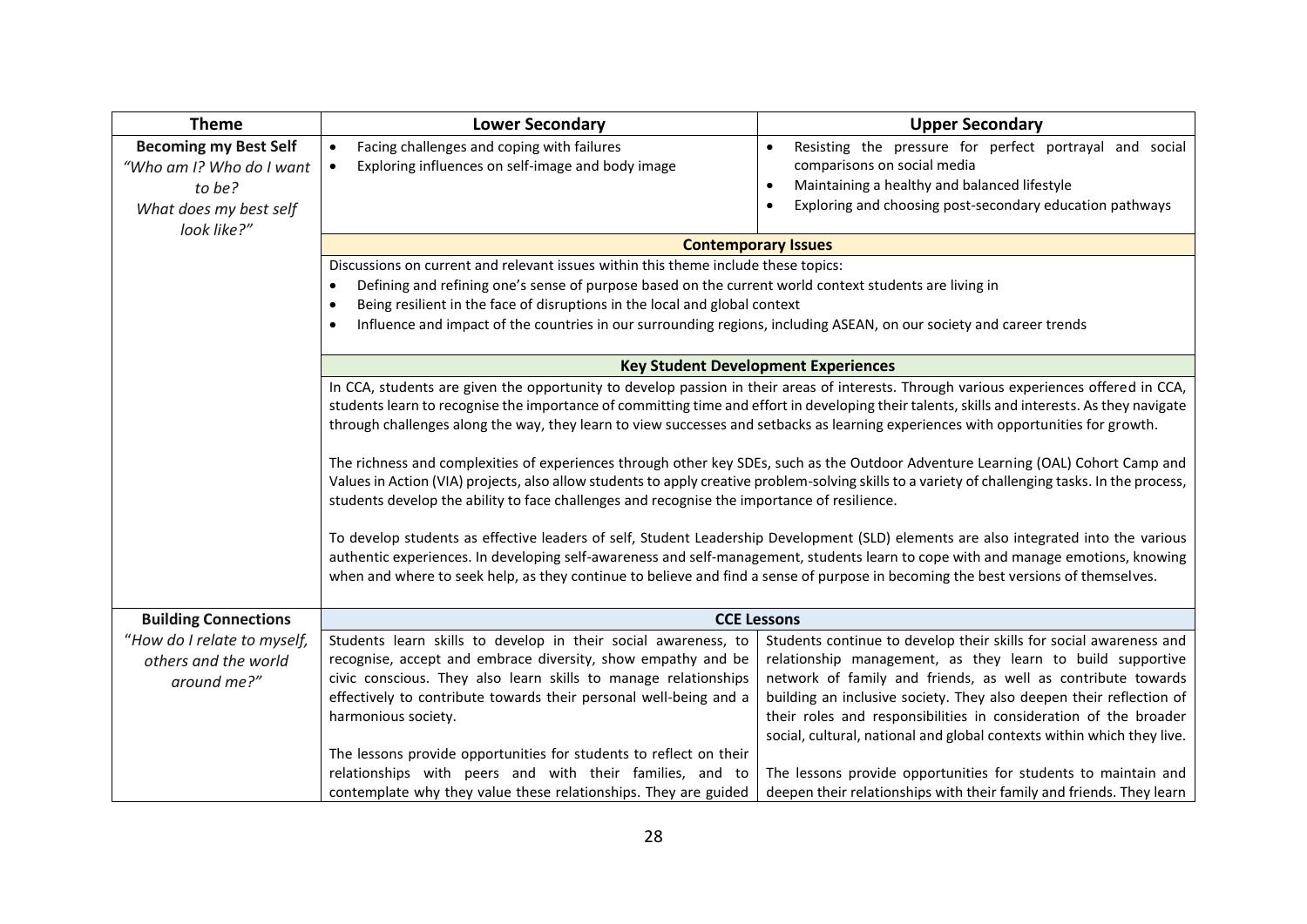| <b>Theme</b> | <b>Lower Secondary</b>                                                                                                                                                                                                                                                                                                                                                                                                                                                                                                                                                                                                                                                                                                                                                                                                                                                                                                                                                                                                                                                                                                                                                                                                                                                                                                                                 | <b>Upper Secondary</b>                                                                                                                                                                                                                                                                                                                                                                                                                                                                                                                                                                                                                                                                                                                                                                                                                                                                                                                                                                                                                                                                                                                                                                                                                                                                                                                                                                                                                                                                                                          |
|--------------|--------------------------------------------------------------------------------------------------------------------------------------------------------------------------------------------------------------------------------------------------------------------------------------------------------------------------------------------------------------------------------------------------------------------------------------------------------------------------------------------------------------------------------------------------------------------------------------------------------------------------------------------------------------------------------------------------------------------------------------------------------------------------------------------------------------------------------------------------------------------------------------------------------------------------------------------------------------------------------------------------------------------------------------------------------------------------------------------------------------------------------------------------------------------------------------------------------------------------------------------------------------------------------------------------------------------------------------------------------|---------------------------------------------------------------------------------------------------------------------------------------------------------------------------------------------------------------------------------------------------------------------------------------------------------------------------------------------------------------------------------------------------------------------------------------------------------------------------------------------------------------------------------------------------------------------------------------------------------------------------------------------------------------------------------------------------------------------------------------------------------------------------------------------------------------------------------------------------------------------------------------------------------------------------------------------------------------------------------------------------------------------------------------------------------------------------------------------------------------------------------------------------------------------------------------------------------------------------------------------------------------------------------------------------------------------------------------------------------------------------------------------------------------------------------------------------------------------------------------------------------------------------------|
|              | to consider how they can build, maintain and strengthen these<br>relationships, in a way that is positive and harmonious, both online<br>and offline. They learn how to resolve conflicts in a respectful<br>manner, as well as how they can demonstrate sensitivity and care<br>in their interactions with others. In the process, students develop a<br>sense of gratitude and positive outlook towards their families and<br>peers.                                                                                                                                                                                                                                                                                                                                                                                                                                                                                                                                                                                                                                                                                                                                                                                                                                                                                                                 | to value and cherish relationships with family members and friends<br>who support them to become better versions of themselves.<br>Students will also learn that changes and challenges in relationships<br>within their family and among friends serve as opportunities to<br>strengthen family ties and friendships. In the process, students will<br>recognise the importance and reflect on how they can build<br>resilient families and healthy friendships.                                                                                                                                                                                                                                                                                                                                                                                                                                                                                                                                                                                                                                                                                                                                                                                                                                                                                                                                                                                                                                                               |
|              | Students also have the opportunity to develop their sense of<br>national identity and civic consciousness, through gaining a deeper<br>understanding about Singapore and learning more about relating<br>to people who come from diverse backgrounds. They reflect on<br>their own stereotypes, prejudices and biases against others,<br>appreciate their socio-cultural diversity, and consider the ways in<br>which they can contribute to a sense of belonging for themselves<br>and others. They also start thinking about what it means to be<br>active citizens who take an interest in the well-being of the<br>community and who take action to make a positive difference on<br>the environment, in their school or community.<br>CCE lessons are designed based on students' life experiences and<br>include the following topics:<br>Resolving conflicts in friendships and family relationships<br>$\bullet$<br>Building and maintaining relationships with family members<br>$\bullet$<br>and one's extended family<br>Appreciating our multicultural heritage (e.g. significance of<br>$\bullet$<br>different cultural practices, celebration of festivals)<br>Appreciating diversity in our neighbourhoods and practising<br>$\bullet$<br>inclusivity within our communities<br>Contributing meaningfully to the community<br>$\bullet$ | Students also have the opportunity to gain deeper understanding<br>of the varied and shared values of different groups in our diverse<br>society and reflect on how they can contribute towards fostering<br>social cohesion and harmony amidst this diversity. They learn to<br>appreciate multiple perspectives to deepen their understanding of<br>people and situations, as well as the value of dialogue when faced<br>with complex issues. In the process, they are guided to keep an<br>open mind to listen to the perspectives of others and to<br>demonstrate sensitivity and empathy when engaging in dialogue<br>with people from different backgrounds and communities.<br>Students continue to make sense of their national identity and<br>develop their sense of belonging, as they become aware of their<br>roles and responsibilities as members of Singapore society and as<br>they commit to making positive differences to their homes,<br>communities and the nation.<br>CCE lessons are designed based on students' life experiences and<br>include the following topics:<br>Applying mediation skills when managing conflicts among<br>peers and family members<br>Deepening relationships with family and friends and managing<br>$\bullet$<br>changes or challenges<br>Appreciating religious harmony in Singapore<br>$\bullet$<br>Interacting with people from diverse backgrounds<br>$\bullet$<br>Recognising community concerns<br>$\bullet$<br>Contributing meaningfully to community<br>$\bullet$ |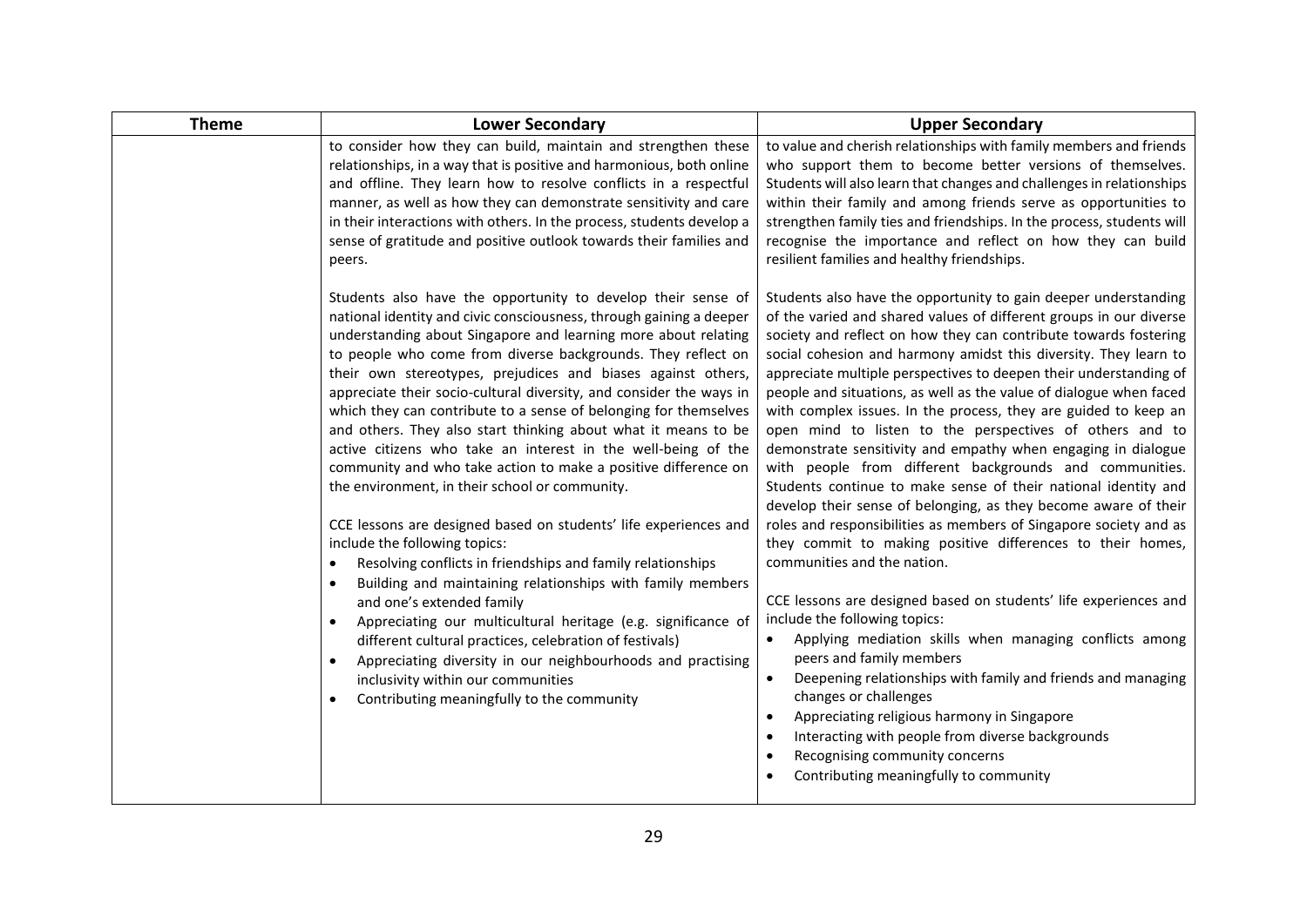| <b>Theme</b>             | <b>Lower Secondary</b>                                                                                                                                                                                                                                                                                                                                                                                                                                                                                                                                                                                                                                                                                         | <b>Upper Secondary</b>                                              |  |
|--------------------------|----------------------------------------------------------------------------------------------------------------------------------------------------------------------------------------------------------------------------------------------------------------------------------------------------------------------------------------------------------------------------------------------------------------------------------------------------------------------------------------------------------------------------------------------------------------------------------------------------------------------------------------------------------------------------------------------------------------|---------------------------------------------------------------------|--|
|                          | <b>Contemporary Issues</b>                                                                                                                                                                                                                                                                                                                                                                                                                                                                                                                                                                                                                                                                                     |                                                                     |  |
|                          | Discussions on current and relevant issues within this theme include these topics:                                                                                                                                                                                                                                                                                                                                                                                                                                                                                                                                                                                                                             |                                                                     |  |
|                          | Practicing neighbourliness in a diverse society<br>٠                                                                                                                                                                                                                                                                                                                                                                                                                                                                                                                                                                                                                                                           |                                                                     |  |
|                          | Addressing stereotypes and prejudice in society (e.g. attitudes towards mental illnesses, race, socio-economic status, etc.)<br>٠                                                                                                                                                                                                                                                                                                                                                                                                                                                                                                                                                                              |                                                                     |  |
|                          | Practicing respect and responsibility in common spaces<br>$\bullet$                                                                                                                                                                                                                                                                                                                                                                                                                                                                                                                                                                                                                                            |                                                                     |  |
|                          | Understanding social inequality and how to address it<br>٠                                                                                                                                                                                                                                                                                                                                                                                                                                                                                                                                                                                                                                                     |                                                                     |  |
|                          | Care for nature and animal welfare<br>$\bullet$                                                                                                                                                                                                                                                                                                                                                                                                                                                                                                                                                                                                                                                                |                                                                     |  |
|                          | Environmental issues and sustainability                                                                                                                                                                                                                                                                                                                                                                                                                                                                                                                                                                                                                                                                        |                                                                     |  |
|                          |                                                                                                                                                                                                                                                                                                                                                                                                                                                                                                                                                                                                                                                                                                                |                                                                     |  |
|                          |                                                                                                                                                                                                                                                                                                                                                                                                                                                                                                                                                                                                                                                                                                                | <b>Key Student Development Experiences</b>                          |  |
|                          | At the lower Secondary level, students learn to work together for synergy through taking turns to lead, perform different tasks and<br>working collaboratively towards common goals through platforms like CCA, OAL Cohort Camp and VIA. As students progresses to upper<br>Secondary level, they further develop their interpersonal skills such as learning to clarify their assumptions and communicating<br>respectfully and sensitively. Students also learn the importance of open dialogue and clarifying shared team goals to facilitate consensus<br>building in a team.                                                                                                                              |                                                                     |  |
|                          | Peer interaction in CCA and serving the community through VIA allow students to develop empathy as they demonstrate respect and<br>care for others despite differences. Along the way, students learn to mediate conflicts towards common goals, manage team dynamics<br>and build trust, as well as lead others with care and competence. Through relating to self, others and the world, they gain wider<br>perspectives and better understand situations, needs and concerns in different contexts.                                                                                                                                                                                                         |                                                                     |  |
|                          | National Education (NE) Commemorative Days and Cohort Learning Journeys (LJs) provide opportunities for students to develop civic<br>consciousness and an appreciation for socio-cultural diversity. At Secondary Two, students will participate in a learning journey to the<br>National Museum of Singapore. This experience seeks to develop in them citizenship dispositions through the exploration of artefacts<br>and stories of the experiences of past communities in Singapore. As students advance to Secondary Three, the NRIC Presentation<br>Ceremony is a platform for students to further reflect on how they can respond to national issues and their commitment to contribute<br>to society. |                                                                     |  |
| <b>Making Choices</b>    | <b>CCE Lessons</b>                                                                                                                                                                                                                                                                                                                                                                                                                                                                                                                                                                                                                                                                                             |                                                                     |  |
| "How do I choose to be?  | Students develop skills to make decisions responsibly, through                                                                                                                                                                                                                                                                                                                                                                                                                                                                                                                                                                                                                                                 | Students are guided to evaluate the broader social and moral issues |  |
| How do I choose to act?  | identifying consequences of their options on self and others and                                                                                                                                                                                                                                                                                                                                                                                                                                                                                                                                                                                                                                               | and reflect on their own moral standpoints. They learn to make      |  |
| What kind of future do I | considering their values and principles. They also learn skills to                                                                                                                                                                                                                                                                                                                                                                                                                                                                                                                                                                                                                                             | responsible and discerning choices for the benefit of online and    |  |
| want?"                   | overcome the challenges and obstacles faced in making and acting                                                                                                                                                                                                                                                                                                                                                                                                                                                                                                                                                                                                                                               | offline communities of which they may be a part of. Students are    |  |
|                          |                                                                                                                                                                                                                                                                                                                                                                                                                                                                                                                                                                                                                                                                                                                | also reminded of the importance of acting on sound values-based     |  |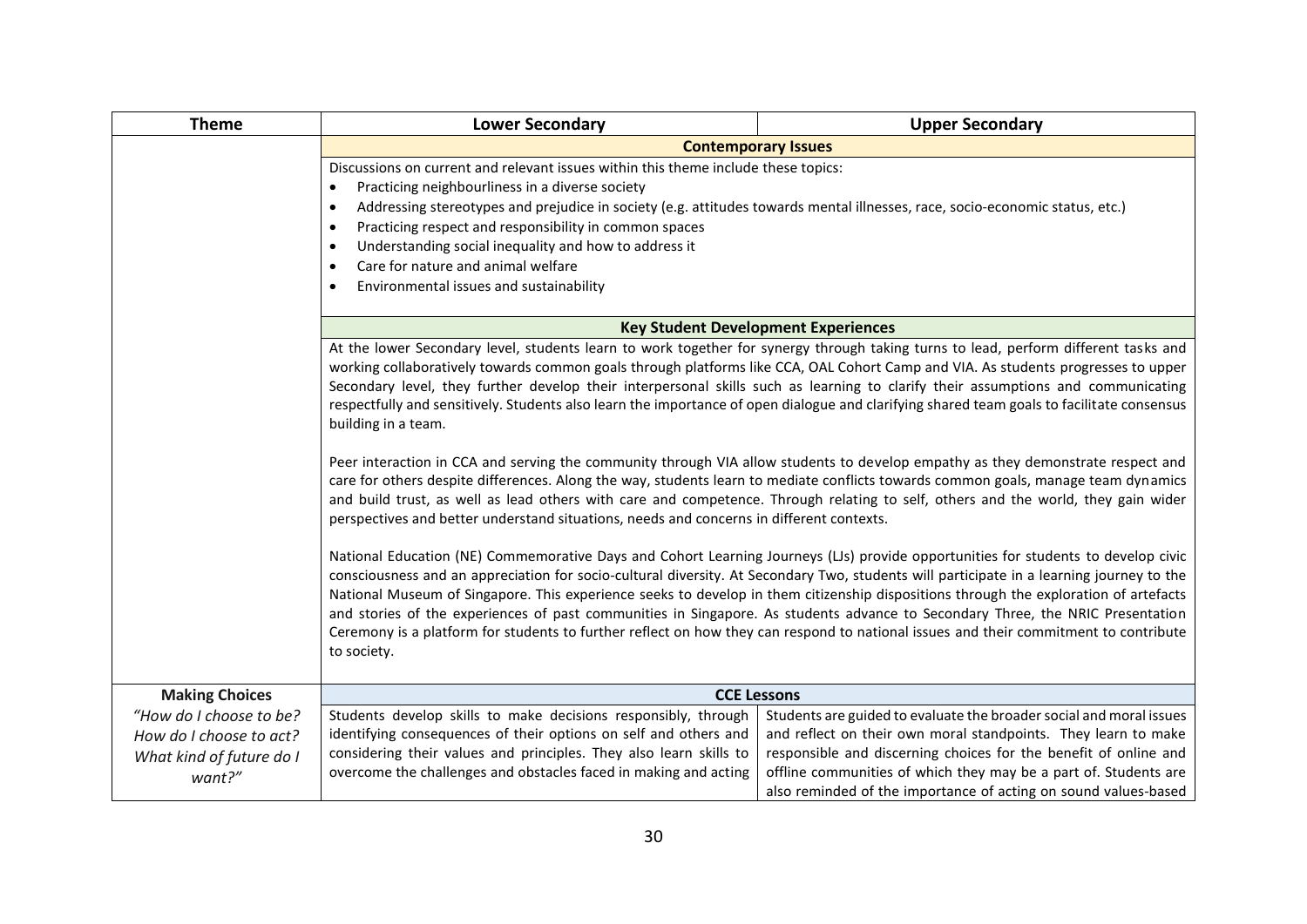| <b>Theme</b> | <b>Lower Secondary</b>                                                                                  | <b>Upper Secondary</b>                                                                                                               |
|--------------|---------------------------------------------------------------------------------------------------------|--------------------------------------------------------------------------------------------------------------------------------------|
|              | on informed decisions that are responsible towards themselves and                                       | decisions both online and offline, and the need to have the                                                                          |
|              | others.                                                                                                 | conviction to stand by these decisions that they make.                                                                               |
|              | The lessons provide opportunities for students to reflect on the                                        |                                                                                                                                      |
|              | motives behind their decisions and actions and have the moral                                           | In the process, students learn to become more responsible and safe                                                                   |
|              | courage to make values-based decisions to resist negative                                               | users online through better understanding of the cyberworld. They                                                                    |
|              | influences and be a positive influence to others, and to stand up                                       | are taught to recognise online risks when engaging in cyber                                                                          |
|              | against bullying.                                                                                       | platforms, and how to make informed choices about participation<br>in online activities, as well as protect themselves from people   |
|              | Students reflect on the complexities and considerations involved,                                       | online who have malicious intent. They also learn to evaluate how                                                                    |
|              | as well as practise exercising discernment in making responsible                                        | online trends, such as monetisation and gamification, impact their                                                                   |
|              | decisions. They learn to navigate online space safely through                                           | online behaviour and decisions they make. Through an                                                                                 |
|              | understanding the importance of limiting the kind of personal                                           | understanding of possible consequences and impact of their online                                                                    |
|              | information they disclose online. They also learn the importance of                                     | expressions on others in the online community, they learn to have                                                                    |
|              | being responsible and ethical online, to share online content in a                                      | a positive presence, and be a positive influence and advocate for                                                                    |
|              | responsible manner and to respect intellectual property and                                             | positive change in the cyber community and beyond.                                                                                   |
|              | copyrights.                                                                                             |                                                                                                                                      |
|              | Students also learn to make wise, responsible and informed                                              | Through the lessons, students also learn the importance of respect<br>for self and others, both online and offline, and how they can |
|              | decisions on sexuality matters based on accurate, current, and age                                      | respect personal boundaries for healthy relationships and safety.                                                                    |
|              | appropriate knowledge on human sexuality. For example, students                                         | Students are also taught how to manage challenges and changes                                                                        |
|              | learn about consequences of pornography and teenage sexual                                              | responsibly in their relationships so as to maintain and strengthen                                                                  |
|              | activity. They are taught the importance of respecting boundaries                                       | relationships, including dating relationships. They also learn about                                                                 |
|              | of self and others in relationships. They also learn about safety and                                   | the influence and impact of new media on relationships and                                                                           |
|              | protection from sexual abuse, sexual grooming and cyber flashing                                        | sexuality.                                                                                                                           |
|              | and are taught how to seek help for themselves and their peers.                                         |                                                                                                                                      |
|              |                                                                                                         | CCE lessons are designed based on students' life experiences and<br>include the following topics:                                    |
|              | CCE lessons are designed based on students' life experiences and<br>include the following topics:       | Engagement in cyber platforms and cyber community<br>$\bullet$                                                                       |
|              | Bullying (online and offline)<br>٠                                                                      | Relationships (including dating relationships)<br>$\bullet$                                                                          |
|              | Negative peer influences                                                                                | Unhealthy dating relationships and dating violence<br>$\bullet$                                                                      |
|              | Infatuation, dating and romantic relationships                                                          | Gender stereotyping                                                                                                                  |
|              | Use of social media                                                                                     |                                                                                                                                      |
|              |                                                                                                         | <b>Contemporary Issues</b>                                                                                                           |
|              | Discussions on current and relevant issues within this theme cover content which includes these topics: |                                                                                                                                      |
|              | Fake news and online falsehoods                                                                         |                                                                                                                                      |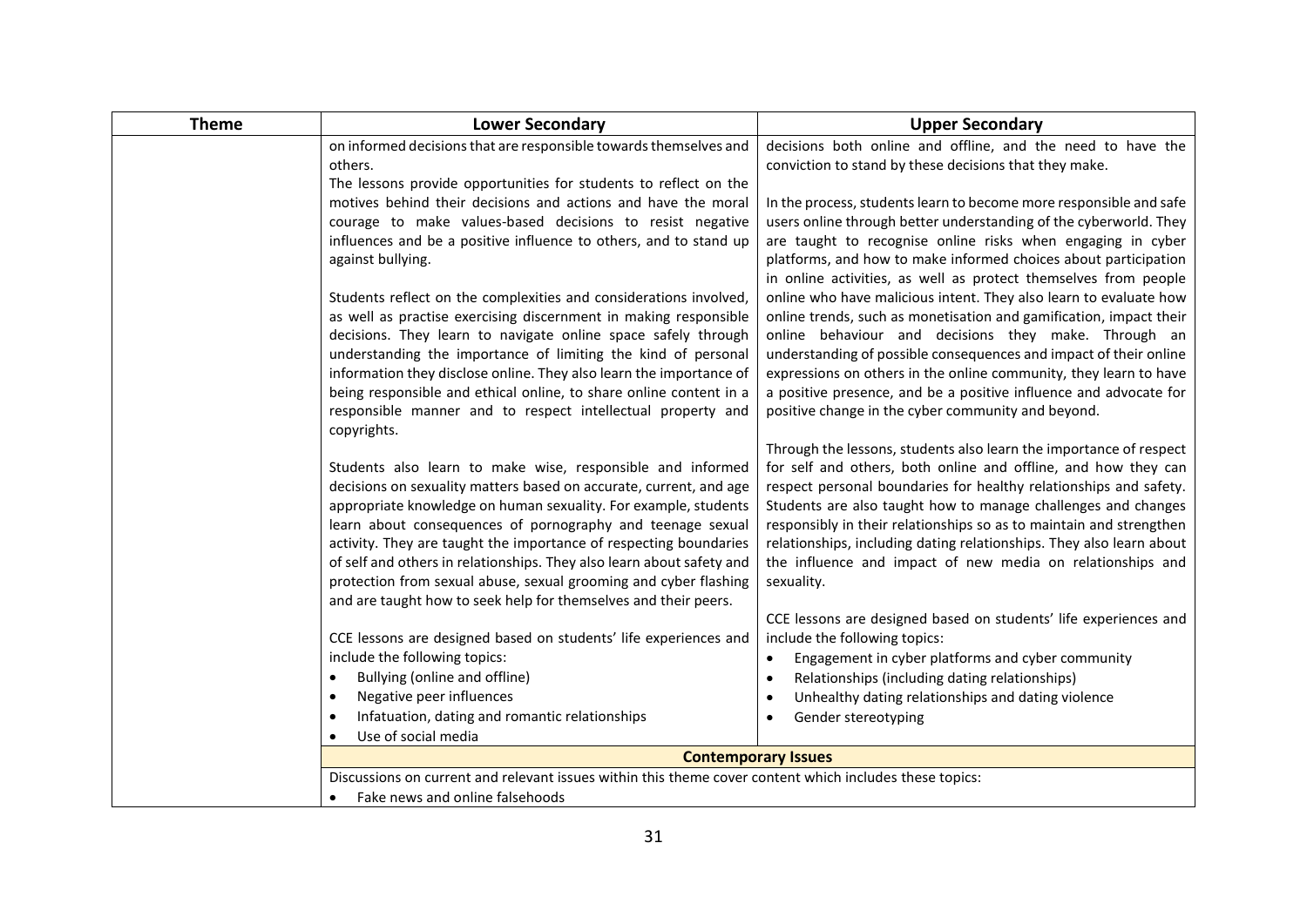| <b>Theme</b> | <b>Lower Secondary</b>                                                                                                                                                                                                                                                                                                                                                                                                                                                                                                                                                                                                                                                                                                                                                                                                                                                                                                                                                                        | <b>Upper Secondary</b> |
|--------------|-----------------------------------------------------------------------------------------------------------------------------------------------------------------------------------------------------------------------------------------------------------------------------------------------------------------------------------------------------------------------------------------------------------------------------------------------------------------------------------------------------------------------------------------------------------------------------------------------------------------------------------------------------------------------------------------------------------------------------------------------------------------------------------------------------------------------------------------------------------------------------------------------------------------------------------------------------------------------------------------------|------------------------|
|              | Ethical online behaviour (e.g. copyright issues, piracy)<br>Recognising online echo chambers, filter bubbles and groupthink<br>Being responsible cyber citizens                                                                                                                                                                                                                                                                                                                                                                                                                                                                                                                                                                                                                                                                                                                                                                                                                               |                        |
|              |                                                                                                                                                                                                                                                                                                                                                                                                                                                                                                                                                                                                                                                                                                                                                                                                                                                                                                                                                                                               |                        |
|              |                                                                                                                                                                                                                                                                                                                                                                                                                                                                                                                                                                                                                                                                                                                                                                                                                                                                                                                                                                                               |                        |
|              | <b>Key Student Development Experiences</b><br>Platforms like Education and Career Guidance (ECG) experiences help students understand that they have personal responsibility in<br>making choices that will determine who they are and who they want to be. They are given opportunities to explore education and career<br>options to help them make informed decisions. With the encouragement of their teachers, students are challenged to strive for excellence<br>and develop habits of lifelong learning.<br>Dynamic situations that arise in CCA and VIA provide opportunities for students to acquire self-motivation and self-reflection skills.<br>Through these authentic platforms, students also exercise aspects of team leadership as they demonstrate courage to be a positive peer<br>influence, even in the face of challenges. Students are also taught to consider their choice of actions and are challenged to demonstrate<br>courage and conviction to stand by them. |                        |
|              |                                                                                                                                                                                                                                                                                                                                                                                                                                                                                                                                                                                                                                                                                                                                                                                                                                                                                                                                                                                               |                        |
|              |                                                                                                                                                                                                                                                                                                                                                                                                                                                                                                                                                                                                                                                                                                                                                                                                                                                                                                                                                                                               |                        |
|              |                                                                                                                                                                                                                                                                                                                                                                                                                                                                                                                                                                                                                                                                                                                                                                                                                                                                                                                                                                                               |                        |